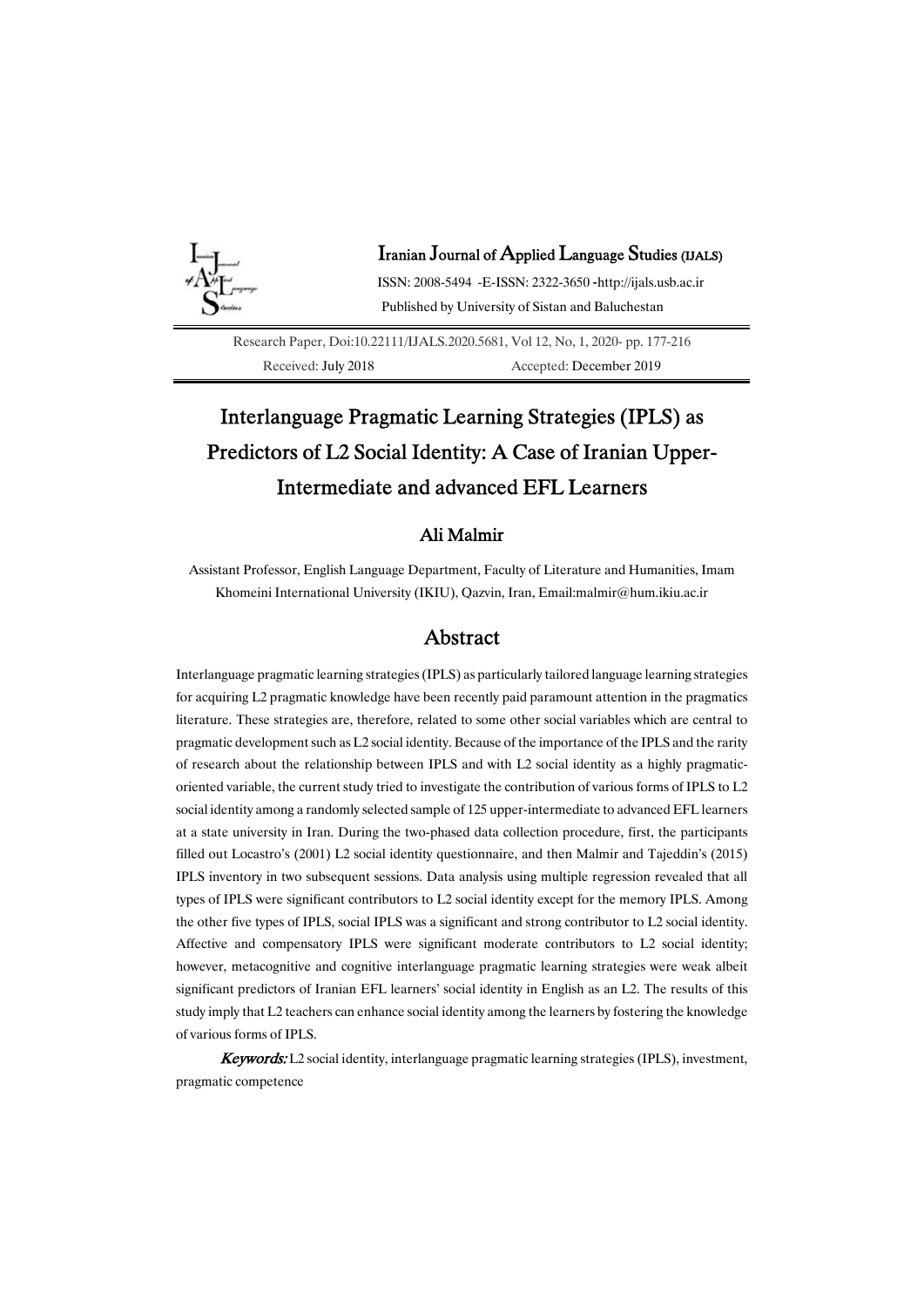# 1.Introduction

Second or foreign language  $(L2)$  social identity has been defined as the learner's conception of himself or herself in the target language and how it shapes the attitudes, feelings, and social tendencies of the learner in partial or complete assimilation to the target language social norms and values. According to Wodak  $(2012)$ , L2 social identity is the indispensable result of the effort to learn a target language and it will exert an undeniable influence over the learner's character, social inclinations, and future judgements and attitudes toward the L2 culture and community. This central and inevitable social identity construction in the target language has been emphasised by many scholars who have studied language and identity over the past half-century (e.g., Block, 2007, 2014; Clark, 2013; Duff, 2002; Darvin & Norton, 2015; Norton, 1997, 2000, 2010; Norton & De Costa, 2018; Van Leeuwen, 2009; Wardhaugh, 2002).

After reviewing the existing literature on the role of L2 social identity in SLA, De Costa (2016) has concluded that L2 social identity is rather a more positive concept rather than a frightening hegemonic one. He has argued that  $L2$ social identity can broaden the learner's engagement with the target language and deepen his or her knowledge about L1 society, its particularities, strength, and weaknesses. In the same vein, Darvin and Norton (2015) pointed out that L2 social identity is an advantage rather than a disadvantage that motivates the language learner to better acquire the target language and to nurture his or her mother tongue and L1 social identity. Ellis (2008) has also asserted that L2 social identity is a contributing factor to the successful  $L2$  acquisition by motivating the learner to involve in the acquisition of the target language and to invest more in this regard. After presenting a walk-through of the studies conducted on the role of L2 social identity in L2 acquisition in general and language skills and sub-skills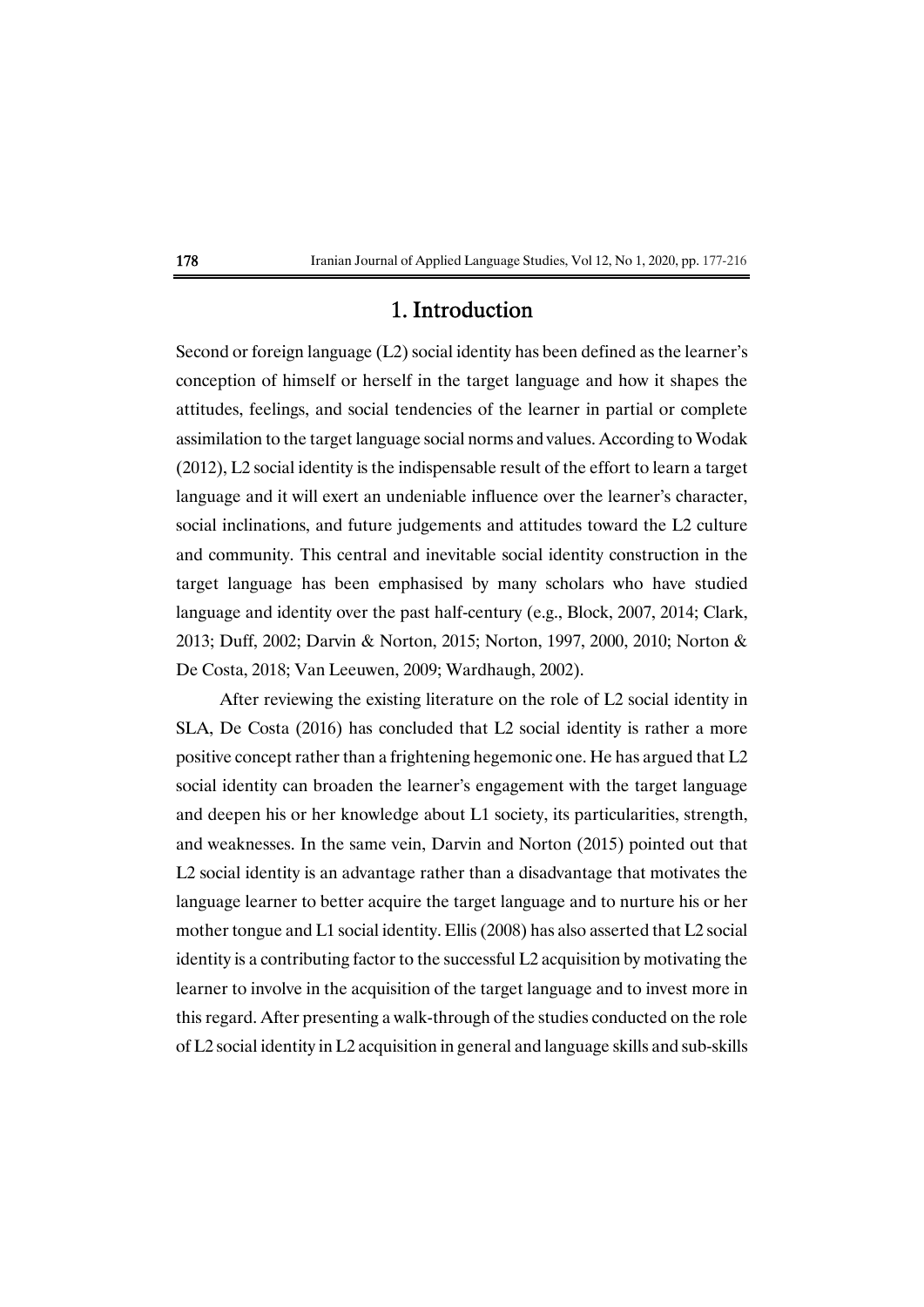| Malmir/Interlanguage Pragmatic Learning Strategies |  |
|----------------------------------------------------|--|
|----------------------------------------------------|--|

in particular, Ellis (2008) has expressed his approval of the enhancement of  $L2$ social identity during the second or foreign language learning experience.

Because of nature, L2 social identity is exquisitely interwoven into communicative competence and how to carry out social interactions in L2 with native speakers (De Costa, 2016). Duff (2012) maintained that there is a bilateral relationship between L2 social identity and communicative competence and these two capabilities cannot be dissected. Due to the pivotal position of pragmatic competence as the working engine of communicative competence, some experts have stated that L2 social identity strongly correlates with pragmatic competence (e.g., Bardovi-Harlig, 2013; Barron, 2003; Kasper & Rose, 2002; Taguchi, 2019). Kasper and Rose, (2002), for instance, held that L2 social identity is the most pragmatically-loaded concept in sociolinguistics and SLA and has argued for the necessity of further research into the relationship between the two capabilities.

On the other hand, Cohen (2005) claimed that developing pragmatic competence is the result of employing the specific learning strategies for acquiring pragmatic knowledge which he calls pragmatic language learning strategies. According to Cohen (2010), these are specifically tailored strategies for the initial learning of pragmatic knowledge, solidification of the partially learned knowledge, and using the acquired knowledge in real-world situations that are integral to inter-language development. Tajeddin and Malmir (2015) have highlighted the importance of such strategies and have called them into language pragmatic learning strategies (IPLS), asking for more research on the relationship between IPLS and L2 social identity and pragmatically-oriented construct.

Although, many empirical and correlational studies have been carried out on Iranian EFL learners' pragmatic production and comprehension of L2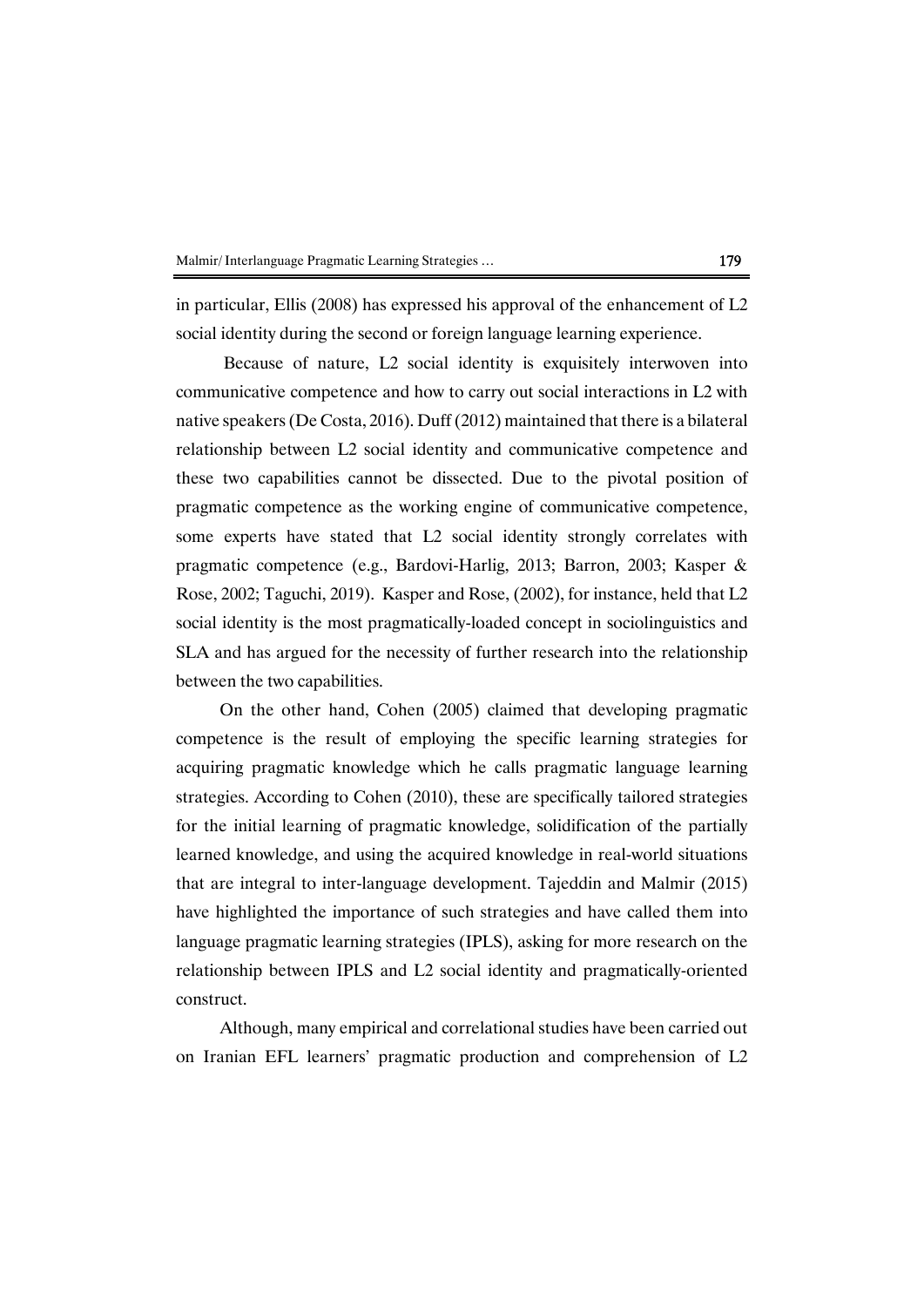speech acts and implicatures (e.g., Derakhshan & Eslami, 2015, 2020; Derakhshan & Shakki, 2020; Malmir, 2020; Mohammad Hosseinpur & Bagheri Nevisi, 2018), the relationship between personality variables such as age and gender (Tajeddin & Malmir, 2014), L2 proficiency (Derakhshan, 2019), motivation (Tajeddin & Zand-Moghadam, 2012), willingness to communicate (Mohammad Hosseinpur & Bagheri Nevisi, 2017), general language learning strategies (e.g., Malmir & Derakhshan, 2020a), intelligence (Sarani & Malmir, 2020), conversation context (Malmir & Taji, in press), and L2 identity processing styles (e.g., Malmir & Derakhshan, 2020b) on one hand and L2 pragmatic knowledge of speech acts and implicatures on the other hand, no earlier study has sought to scrutinise the contribution of various types of IPLS to L2 social identity that has many commonalities with pragmatic competence. Because of the importance of investigating this tentative relationship between pragmatic learning strategies and L2 social identity and due to the scarcity of research in this regard, the present investigation was launched to fill this gap by scrutinising the relationship between EFL learners' use of IPLS and their L2 social identity.

# 2. Literature Review

# 2.1. Interlanguage Pragmatic Learning Strategies (IPLS)

Pragmatic learning strategies as mentioned by Cohen (2005, 2010) or interlanguage pragmatic learning strategies (IPLS) as labeled by Tajeddin and Malmir (2015) are those moment-by-moment language learning tactics that are particularly tailored for acquiring L2 pragmatic knowledge. Cohen (2010) asserted that these strategies are directly responsible for the internalisation of the sociopragmatic and pragmalinguistic knowledge in L2 learners' past language learning experience and are other engines for the current and future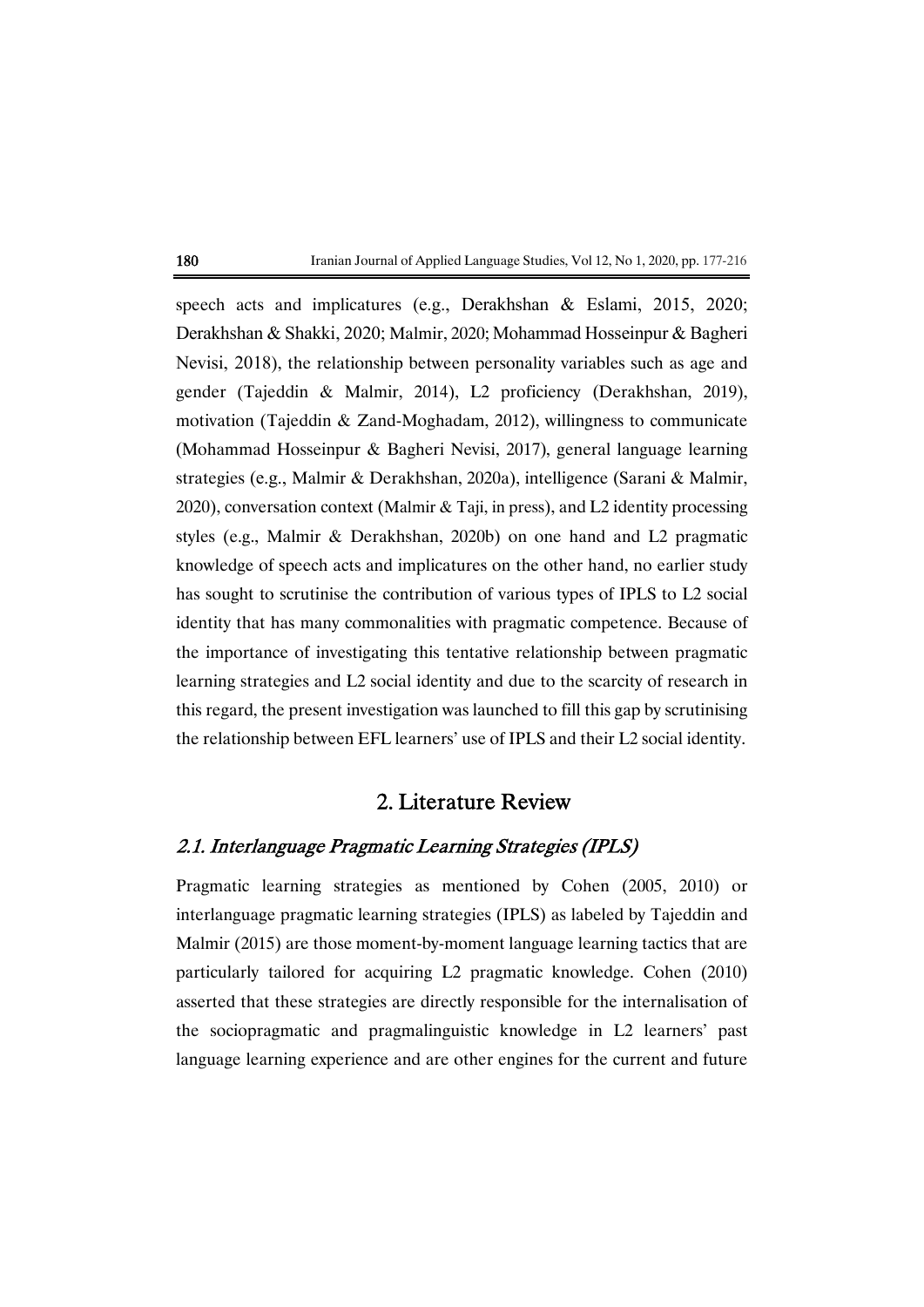Malmir/Interlanguage Pragmatic Learning Strategies ... 181

mastery of pragmatic knowledge in its various forms. Cohen (2005) has distinguished pragmatic learning strategies from pragmatic performance strategies (PPS), defining the latter as those strategies and techniques which are used during the conversations and help L2 learners to perceive, understand, and produce their intended target speech acts based on the dynamism of the context of the interaction. According to Cohen (2005, 2010), these pragmatic performance strategies, generally known as the pragmatic strategies, include choices regarding the propitious use of the vocabulary and grammatical structures, pragmalinguistic forms, sociopragmatic norms, politeness considerations, the social distance, power relations, and the imposition load of various pragmatic packages.

Cohen is the leading researcher who has investigated the pragmatic learning strategies in a series of investigations and papers (Cohen, 2005, 2007; 2008a, 2008b, 2010; Cohen & Ishihara, 2005; Cohen & Sykes, 2013; Sykes & Cohen, 2009). For the first time, Cohen (2005) developed a classification of pragmatic learning strategies and pragmatic performance strategies based on some studies done in the Japanese and Spanish L2 settings. Cohen's (2005) categorisation of pragmatic learning strategies mainly targeted the speech acts. Later on, Cohen's (2010) expanded his first classification by amalgamating pragmatic learning and pragmatic performance strategies into a rather coherent model including three subcategories: a) strategies responsible for the initial learning of the L2 speech acts, b) strategies for the solidification of the speech act knowledge that has been previously and partially learned, and c) metacognitive pragmatic learning strategies that evaluate, plan, and monitor the choice of pragmatic strategies. Cohen's  $(2010)$  classification further mentions some other micro strategies for these three groups of broad categories. Cohen (2010)maintained that the effective utilisation of these speech-act pragmatic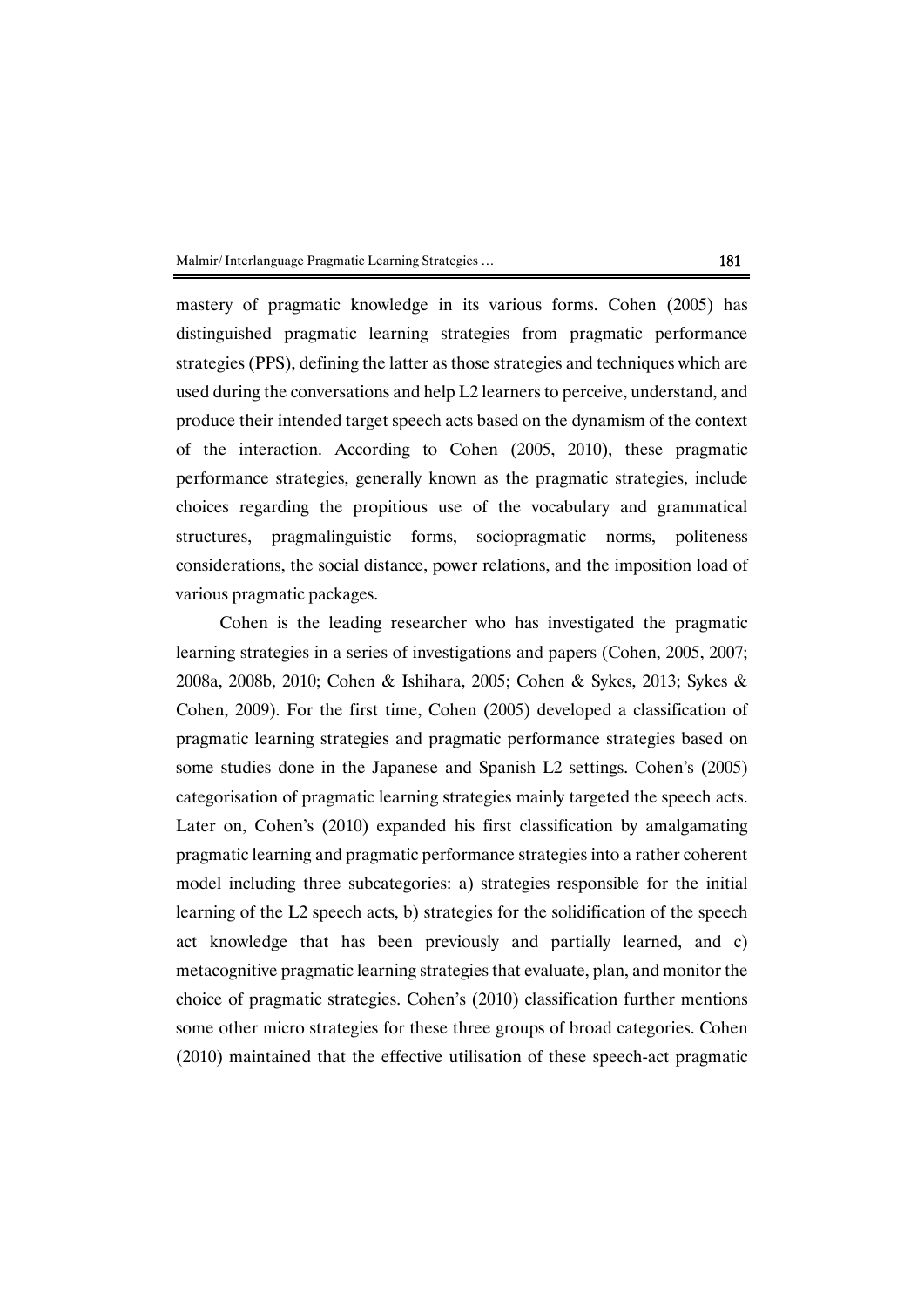learning strategies relies on some important variables encompassing individual differences, the type and difficulty of the pragmatic task, and the sociocultural context for the pragmatic encounter. According to Cohen (2010), individual differences (IDs) such as age, gender both as a biological and a social variable, intelligence, and aptitude, learning styles, and the matrix of various personality factors exert paramount influences over learning and implementing the pragmatic learning strategies. Moreover, L1-L2 congruency, sociocultural similarities, and differences between the two languages, general language proficiency, and motivation are also decisive in the use of pragmatic learning strategies (Cohen & Shively, 2007; Li, 2013).

Cohen (2010) and Cohen and sky 2013 have argued for a stronger mutual relationship between the use of pragmatic learning strategies and L2 learners' pragmatic performance and the use of pragmatic performance strategies as well. Cohen and Sykes (2013), therefore, have argued for the integration of the IPLS and PPS for the development of pragmatic competence and the improvement of pragmatic encounters during L2 instruction and real-world use of the L2. Félix-Brasdefer and Cohen (2012) reported the direct impacts of teaching various forms of the IPLS to L2 Japanese and Spanish learners on their speech-act pragmatic performance in real-world situations and online encounters. Some other studies have reported positive impacts for teaching these two group of pragmatic strategies to L2 learners through online and off-line computer programmes (e.g., Cohen & Ishihara, 2005; Ishihara, 2008; Sykes & Cohen, 2009; Youn & Bi, 2019), claiming that these strategies are unique and distinguishable from the general language learning strategies. Due to less exposure to the target L2 and the limited experience of most of the L2 learners in the target L2 community, it is less likely for L2 learners to adequately get a good command over the pragmatic learning strategies without explicit instruction. Therefore,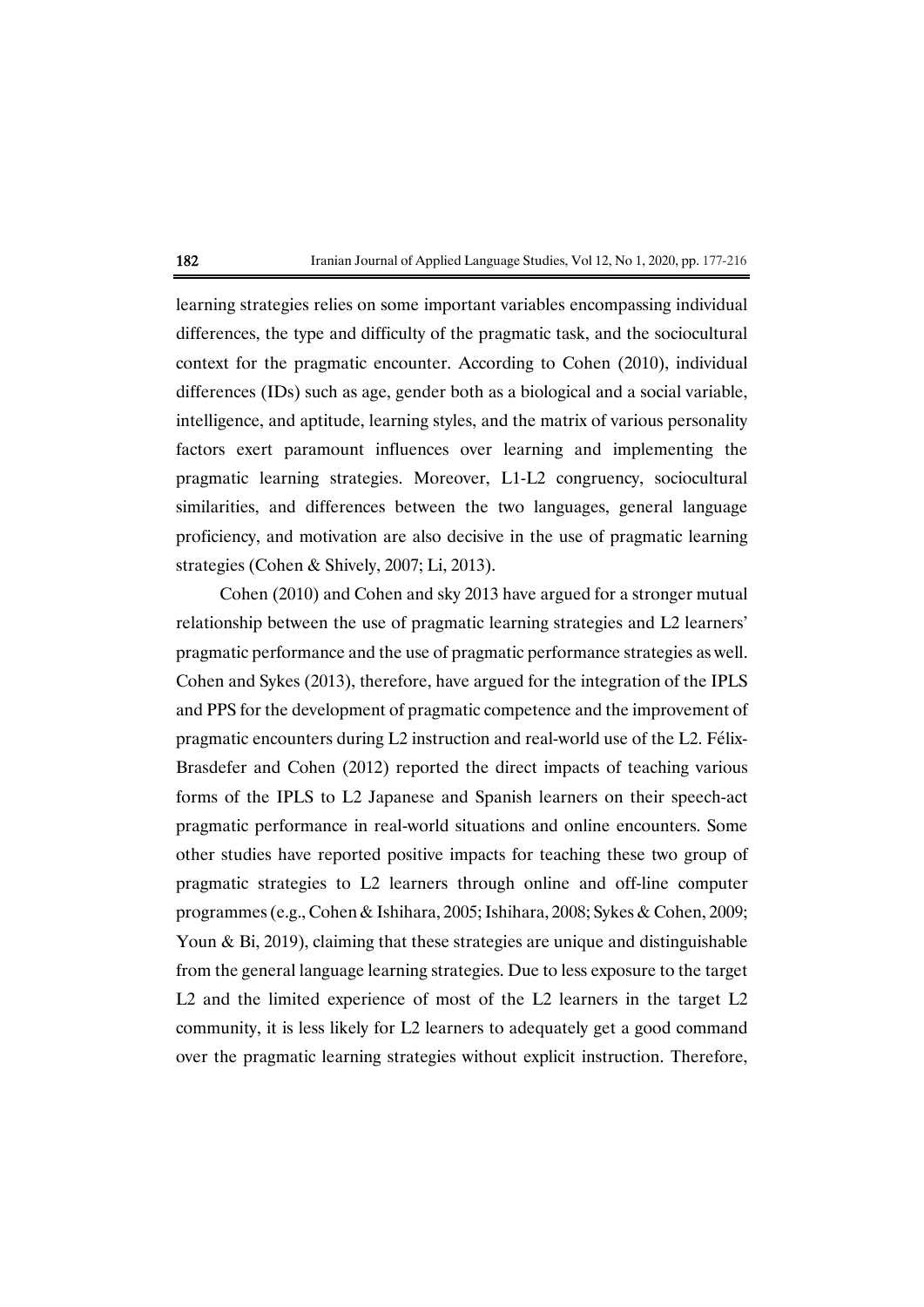researchers advocated explicit instructional interventions to complement the implicit learning of these strategies that are the product of the language learning experience.

Tajeddin and Malmir (2015) has used the term 'interlanguage pragmatic learning strategies'(IPLS) for those specific language learning strategies responsible for receiving, managing, and using pragmatic knowledge again by focusing on L2 learners' speech act competence. Based on the results of an exploratory mixed methods design, they elicited L2 learners' IPLS and divided the extracted strategies into six types of memory, cognitive, metacognitive, compensatory, social, and affective strategies. Memory IPLS are responsible for restoring pragmatic knowledge in the short-term and long-term memories such as taking notes and underlining the speech acts upon initial encounter and other rehearsal strategies. Cognitive IPLS including strategies such as noticing, focusing, and attending trigger the learning of pragmatic learning while the third group, i.e. the metacognitive strategies are responsible for evaluating, organising, and planning future pragmatic development. Social IPLS aid acquiring L2 pragmatic knowledge through interaction with native or competent non-native speakers such as seeking peer feedback and developing sociocultural knowledge. Compensatory IPLS help the learners recompense for the pragmatic failures and lack of knowledge during learning or interacting such as asking the other interlocutor, teacher, or peer for help. Finally, and affective strategies will assist the learners to manage their emotions andmotivate themselves during pragmatic learning and pragmatic performance. Tajeddin and Malmir (2015) reported that there were strong correlations between the use of these pragmatic learning strategies and the pragmatic knowledge of Iranian EFL learners regarding five common English speech acts of requests, apologies, refusals, complaints, and compliments and compliment responses. Derakhshan et al. (in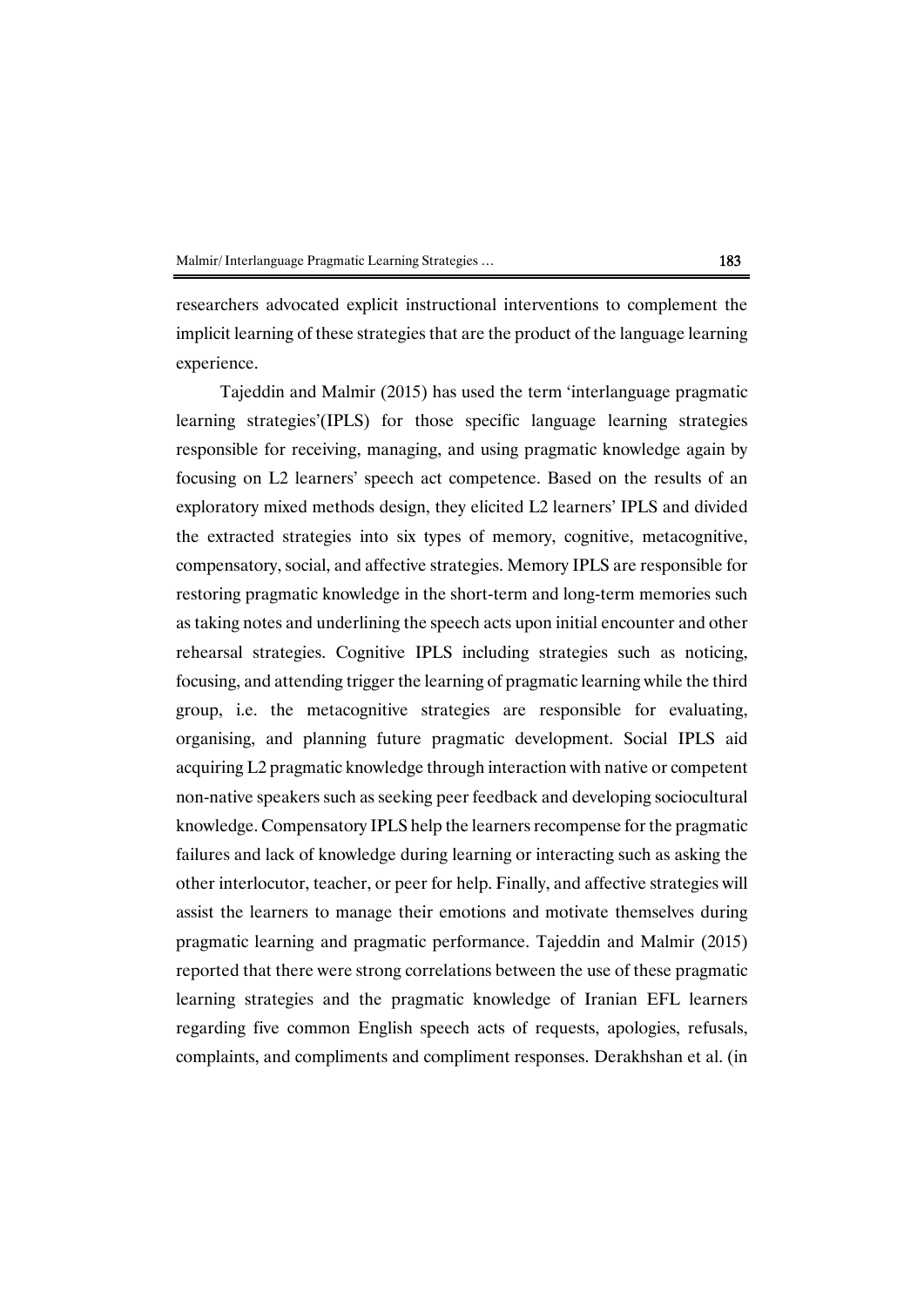press) also reported that interlanguage pragmatic learning strategies (IPLS) significantly contributed to L2 speech-act knowledge.

## 2.2. L2 Social Identity

New developments in anthropology and sociolinguistics in the middle and late twentieth century encouraged applied linguists to adopt more realistic and social-oriented views towards language acquisition and to argue for the authentic study of SLA in its natural sociocultural context (Block, 2003, 2014; McKay, 2005;Piller,2002).Pennycook(1990)hasverypertinentlyexpressedthatapplied linguistics should take the challenge to "rethink language acquisition in its social, cultural, and political contexts, taking into account gender, race, and other relations of power as well as the notion of the subject as multiple and formed within different discourses" (p. 26). Some studies revealed that learners' failure to use the L2 communicatively usually cannot be accounted for by personality factors and motivational tendencies (McKay & Wong, 1996; Norton & De Costa, 2018; Peirce, 1995). These studies argued that some social factors such as power relations and social distance between speakers affect L2 learners' opportunities to use and practice the target language. These studies gave birth to "social identity construct" as the various ways in which people understand themselves with others, and how they view their past and their future which directly influences their L2 communication and acquisition (Peirce, 1995).

Norton (1997) defined social identity as "the relationship between the individual and the larger social world, as mediated through institutions such as families, schools, workplaces, social services, and law courts" (p. 420). Norton claimed that social identity is a heterogeneous construct with a dynamic nature that changes over time. Norton introduced the term social identity to refer to " how a person understands his or her relationship to the world, how that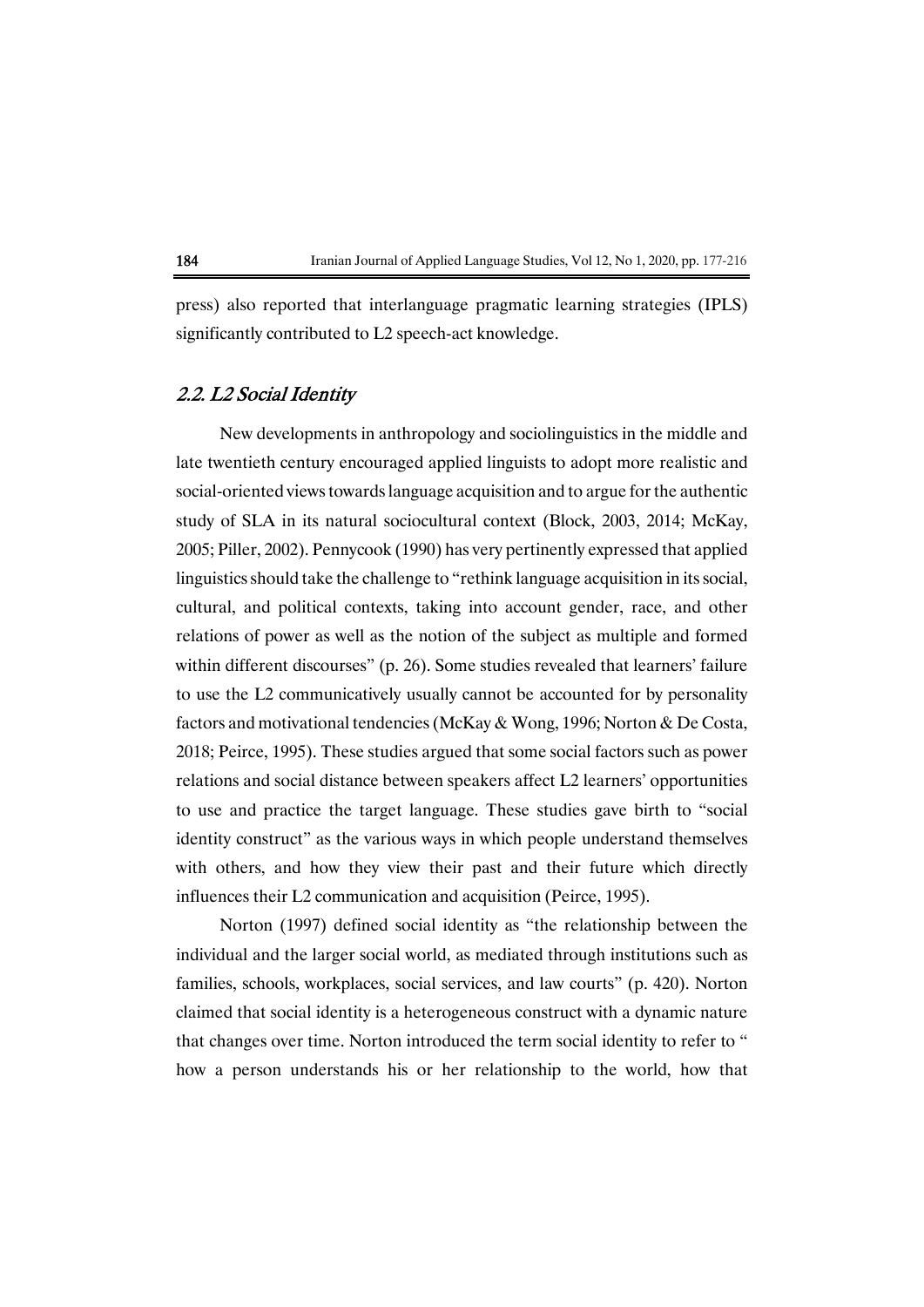Malmir/Interlanguage Pragmatic Learning Strategies ... (185

relationship is constructed across time and space, and how that person understands possibilities for the future" (Norton, 2000, p.5). Norton (2010) has also distinguished social identity from the two concepts of 'cultural identity' and 'ethnic identity' holding that cultural identity is the relationship between individuals and members of a community who share the same history, the same language, and the same socio-cultural norms. Ethnic identity, on the other hand, is viewed as the relationship between the individual and members of his race. Ochs (1993) has considered the social identity construct "a cover term for a range of social personae, including social statuses, roles, positions, relationships, and institutional and other relevant community identities one may attempt to claim or assign in the course of social life" (p. 288).

In contemporary theory on language learning and teaching, the social identity of the language learner addresses how language learners understand their relationship to the social world, how that relationship is constructed across time and space, and how the learner understands possibilities for the future (Norton, 2010). Norton's social identity theory focused on the relationships between power, identity, and language learning. The identity of the language learner is theorized as multiple, a site of struggle, and subject to change. For this reason, every time language learners interact in the second language, whether in the oral or written mode, they are engaged in identity construction and negotiation (Block, 2007; Darvin & Norton, 2015; Duff, 2002; McNamaram 1997; Norton, 2013).

Emigration to another country can definitely influence an individual's social identity. The immigrants may try to recreate a new social identity for themselves because social adjustments may not suffice to help them become active and accepted members of the L2 community (Jackson, 2008). Adapting a new L2 social identity is not a one-dimensional and straightforward process;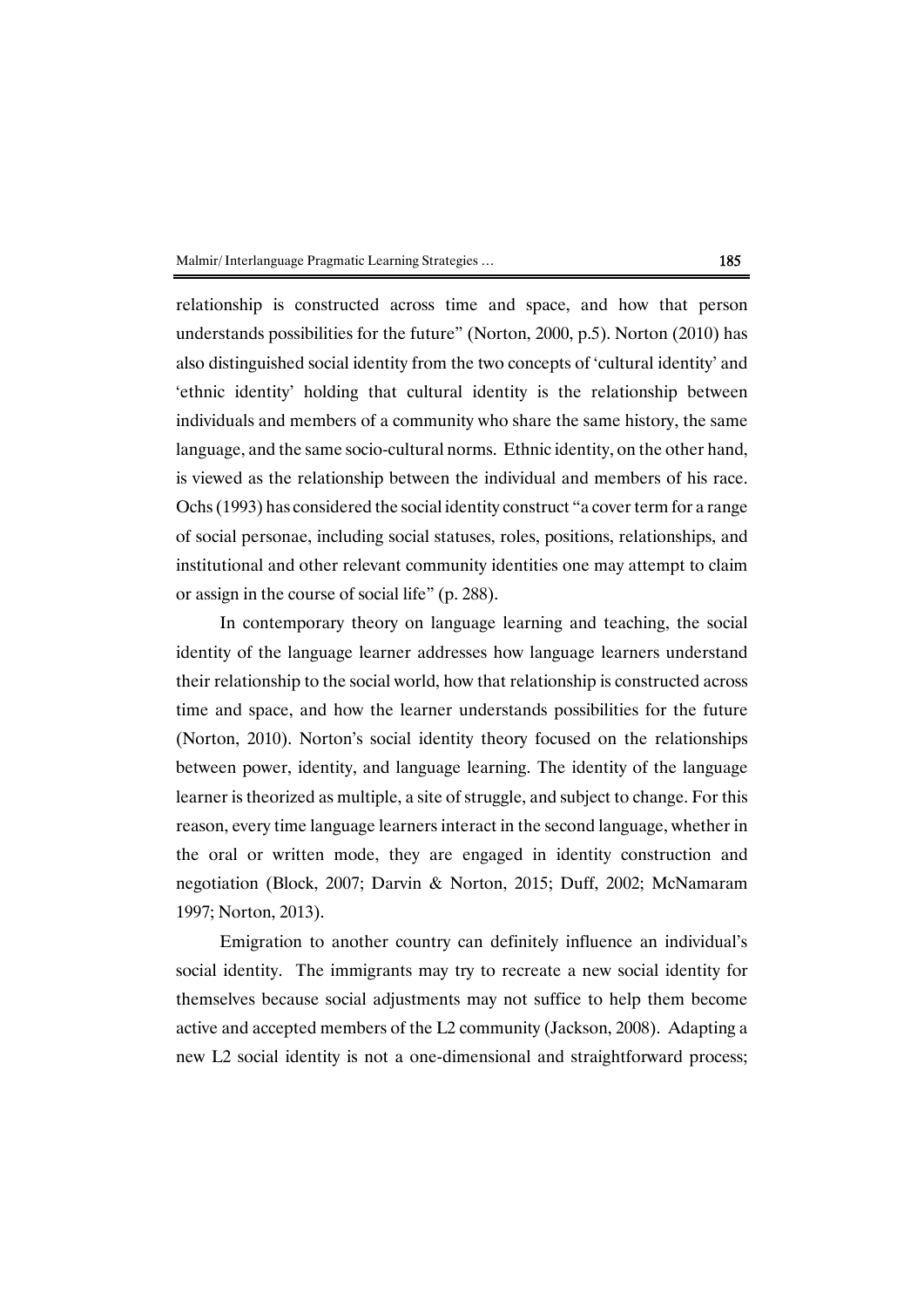

rather it is a complex, multifaceted and dynamic process that redefines the L2 learner's self in interaction with a plethora of other factors like race, social class, gender, sexuality, nationality, religious affiliation, political tendencies, educational status and so forth (Block, 2006).

Ellis (2008) has posed three major questions which social identity theory is supposed to answer: (1) under what conditions do language learners speak? (2) how can we encourage learners to become more communicatively competent? and (3) how can we facilitate interaction between language learners and target-language speakers? Then, he discusses three integral propositions that should be dealt with in the quest to find the answers to the abovementioned questions:

- 1. Social identity is multiple, contradictory, and dynamic. That is, each person possesses a number of different identities, some of which may be in a position. Identities are modified, abandoned, or added to at any time depending on circumstances.
- 2. L2 learners need to invest in a social identity that will create appropriate opportunities for them to learn the L2. They need to be prepared to struggle to establish such an identity.
- 3. L2 learners need to develop an awareness of the right to speak. This requires that they understand how the rules of speaking are socially and historically constructed to support the interests of a dominant group within society. In other words, identity construction has to be understood in relation to larger social processes. (p. 237)

Norton (2000) introduced two important concepts in his  $L2$  social identity studies: 'ownership of L2' and "investment in a social identity". The first concept refers to the sense of possession of a special language that a person has acquired or is currently learning. An ownership sense plays a very important role in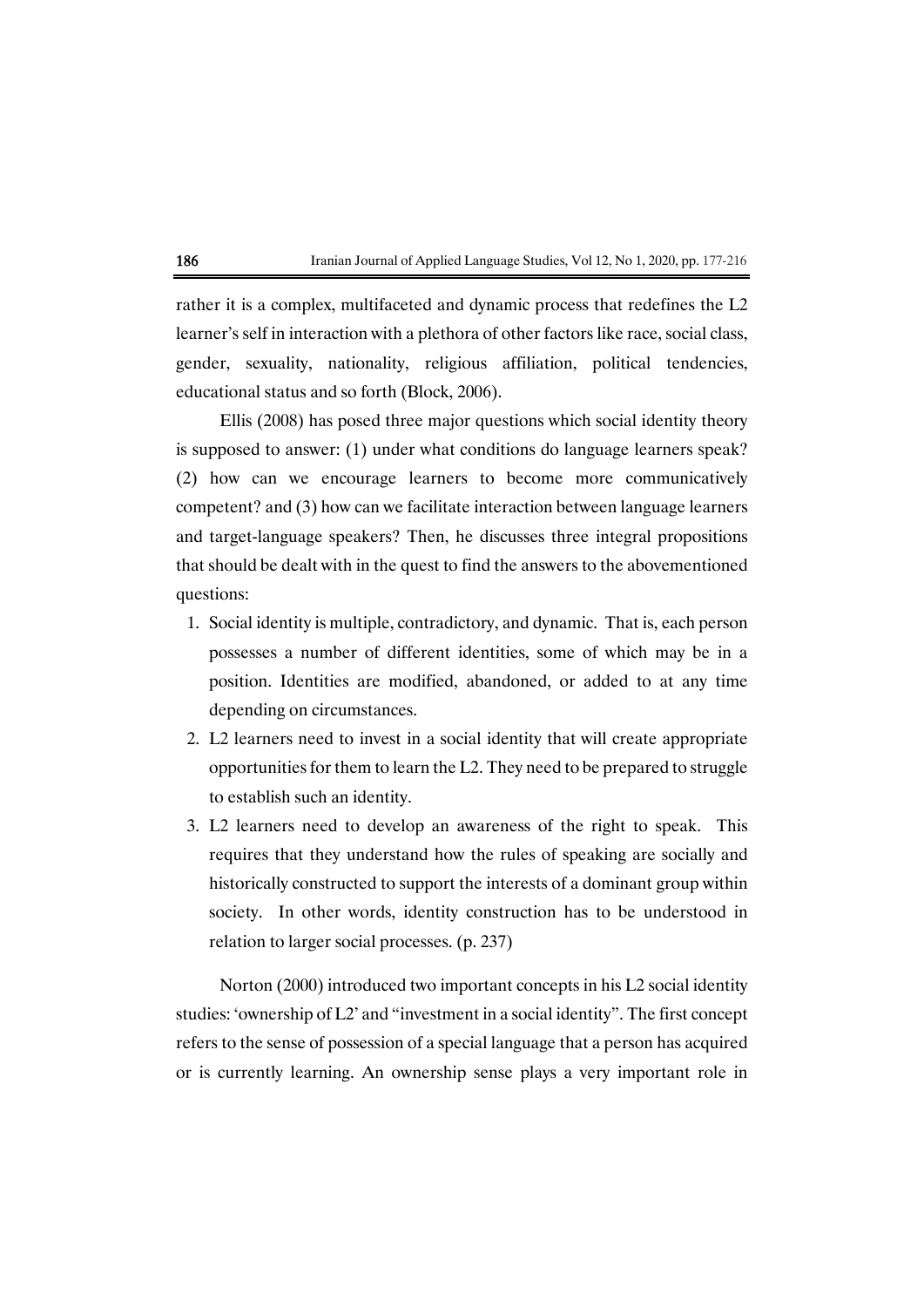determining the social identity of language learners (both L1  $\&$  L2). The degree of L2 ownership leads to enhanced L2 social identity and facilitates language learning. The investment means efforts and actual devotedness to learn a language and communication encounters that promote social identity in a second or foreign language.

A considerable number of studies have been conducted to explore the relationship between social identity and language acquisition (Block, 2006, 2007; Duff, 2002, 2012; He, 2004; McCarthey & Moje, 2002; McKay & Wong, 1996; Morita, 2004; Norton, 2000; Pavlenko, 2006; Pavlenko & Blackledge, 2004; Pillar & Takahashi, 2006; Ricento, 2005). Most of these studies have reported a close connection between language learning  $(L1 \text{ or } L2)$  and social identity "through conversational associations of linguistic forms with social acts and stances" (Kasper & Rose, 2002, p. 299).

After reviewing some important studies emphasizing the mutual relationships between social identity and L2 learning, Ellis (2008, p.338) has found three main problems with L2 social identity theory. First, the role of identity in L2 success has been exaggerated and overemphasized at the expense of the role of other important contextual factors. Second, language identity theory is more relevant in ESL contexts or EFL learners' long residence cases in the L2 community, but it doesn't support EFL contexts. Third, it only focuses on how learning opportunities are created and fails to explain how more learning opportunities result in more successful L2 acquisition.

In comparison with the range of studies focusing on the relationship between social identity and L1 and L2 learning, less research has discussed the relationship between social identity and L2 interlanguage pragmatic development. As far as the role of social identity in interlanguage pragmatics is concerned, Erving Goffman's notion of 'face' is remembered (Kasper & Rose,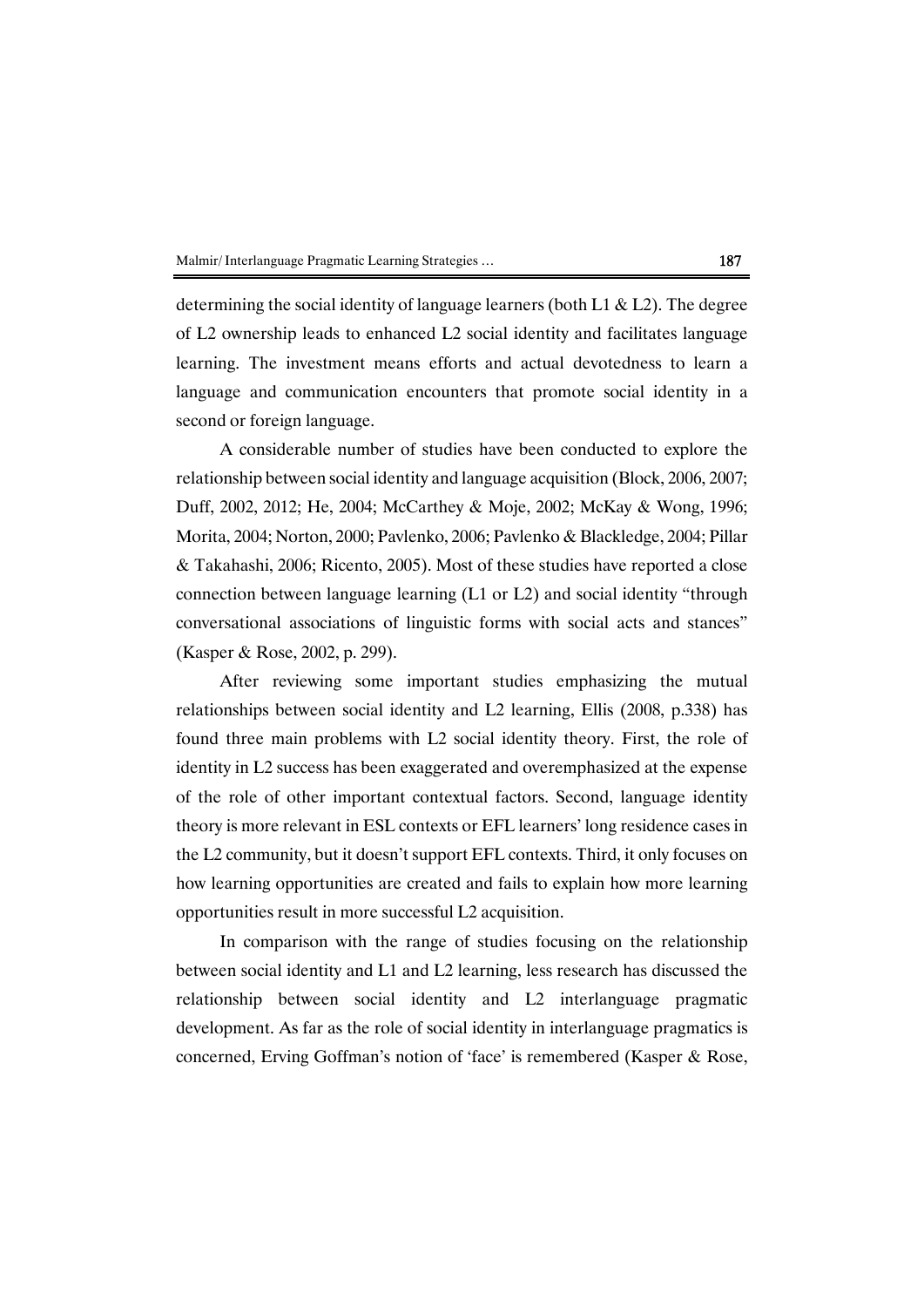2002) that distinguished self as 'character' from self as 'performer'. The face is a very important aspect of pragmatic and speech act performance. It was defined as the positive social value an individual supposes for himself or herself as perceived by other speakers in interactions.

Siegal (1996) scrutinized the pragmatic misunderstandings between Anglo-European learners acquiring Japanese in Japan in a series of studies. The researcher concluded that pragmatic failures and misunderstandings were not usually attributed to the lack of an inadequately developed linguistic competence; rather they could be related to discrepancies between the two cultures' expectations of appropriate sociopragmatic norms. Siegal reported how perceptions of various social identities could influence sociopragmatic expectations in different languages. In her study series (1994, 1995, 1996), Siegal analyzed a western learner named Mary in her office visit conversations with her Japanese academic adviser professor. Her studies indicated that roles of age and gender in L2 learners' pragmalinguistic and sociopragmatic strategies can be comprehended based on Norton's subjectivity theory. According to Siegal  $(1996)$ , the best solution to Mary's conflicting pragmatic demands is her social self-identity which gives Mary the needed sociolinguistic and pragmatic choices. Another interesting case is Arina's (a 25 years old Hungarian girl living in Japan) formal public lecture in a Japanese classroom. Through her sociopragmatic and pragmalinguistic choices, Arina successfully converged with the dominant Japanese social identity to meet standards of polite demeanor in indifferent social interactions with Japanese native speakers.

Iino (1996) investigated some embarrassing experiences by American exchange students learning Japanese in a homestay program. Different social identities regarding politeness and courtesy caused the learners to feel embarrassed and even frustrated with their own social and self-perceptions. But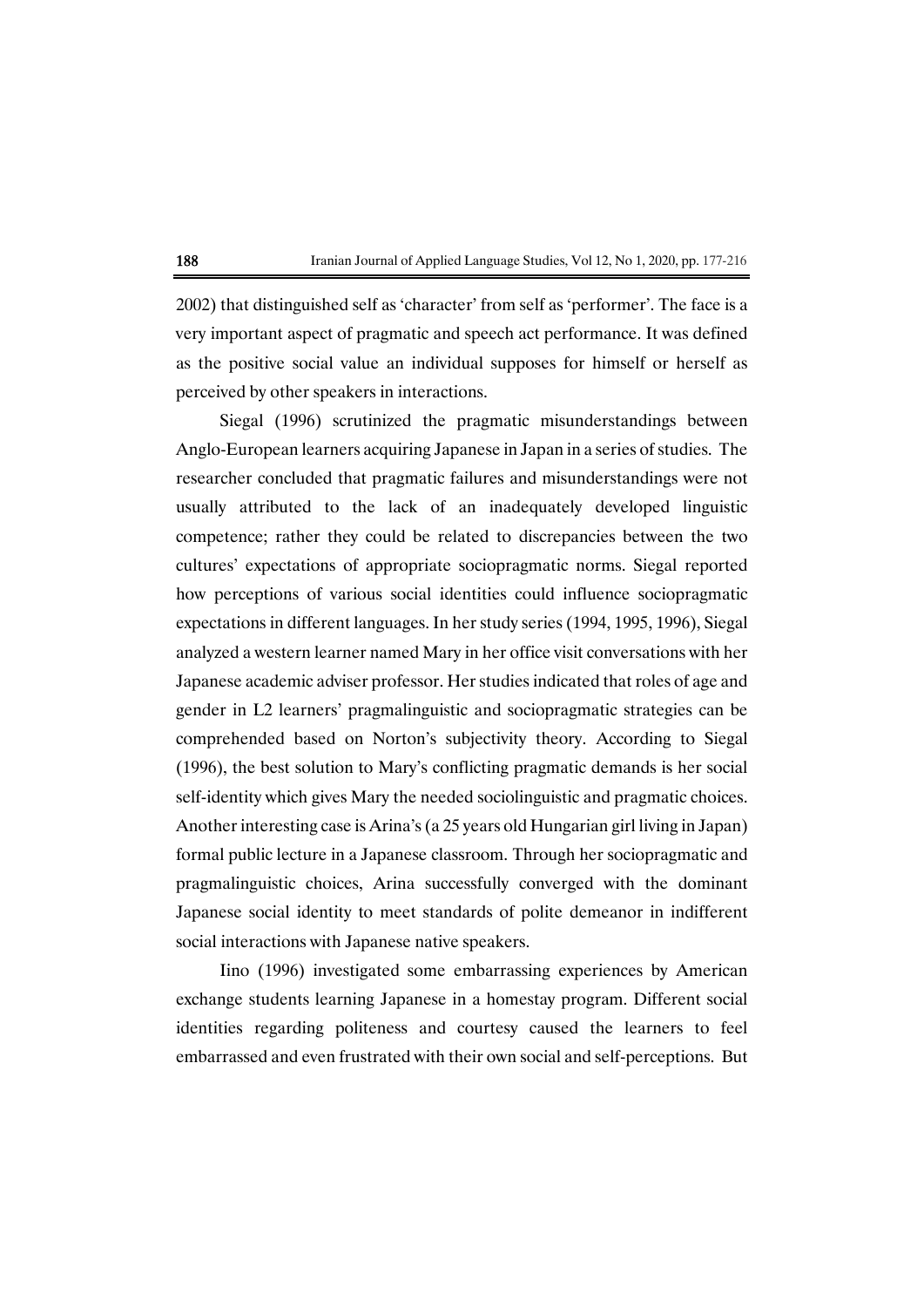soon after learners recreated a social identity akin to those of the Japanese, they had more successful communication and a better view of their sociopragmatic and linguistic abilities. Norton's  $(2000)$  study revealed that L2 learners who were living in Canada could develop their discoursal competence with native speakers by successfully redefining and recreating a new L2 social identity.

Two important concepts were added to the social identity studies in the 1990s. The concept of "situated co-construction" of social identity which was proposed by Jacoby and Ochs (1995) provided the researcher with a clearer picture of the role of social identity and pragmatic development claiming that social identity is dynamically co-constructed by the joint relationship of coparticipants in discourse practices in a specific sociocultural situation. The concept supported the situation-based nature of social identity recreation in the course of authentic conversations. Gumperz (1996) added that the notion of " contextualization conventions" to the research on the bilateral connection between social identity and L2 pragmatic acquisition and further pointed out the peculiar role of contextualized reconstruction of social identity based on the sociopragmatic conventions of the L2 community. Kasper and Rose (2002) reviewed some of the salient studies regarding the mutual relationship between social identity and L2 pragmatic development and concluded that "learners' development of pragmatic and, indeed, interactional competence interrelates with their own and their co-participants' situated identity constructions"  $(p.301)$ . They have emphasized that research in this regard is still in its primitive stage and further studies are needed.

The pioneering researchers in the domain of interlanguage pragmatic learning strategies have strongly claimed that these IPLS are dependent on many learner and external variables. One of the important socially-oriented learner variables is the social L2 identity which both shapes pragmatic competence and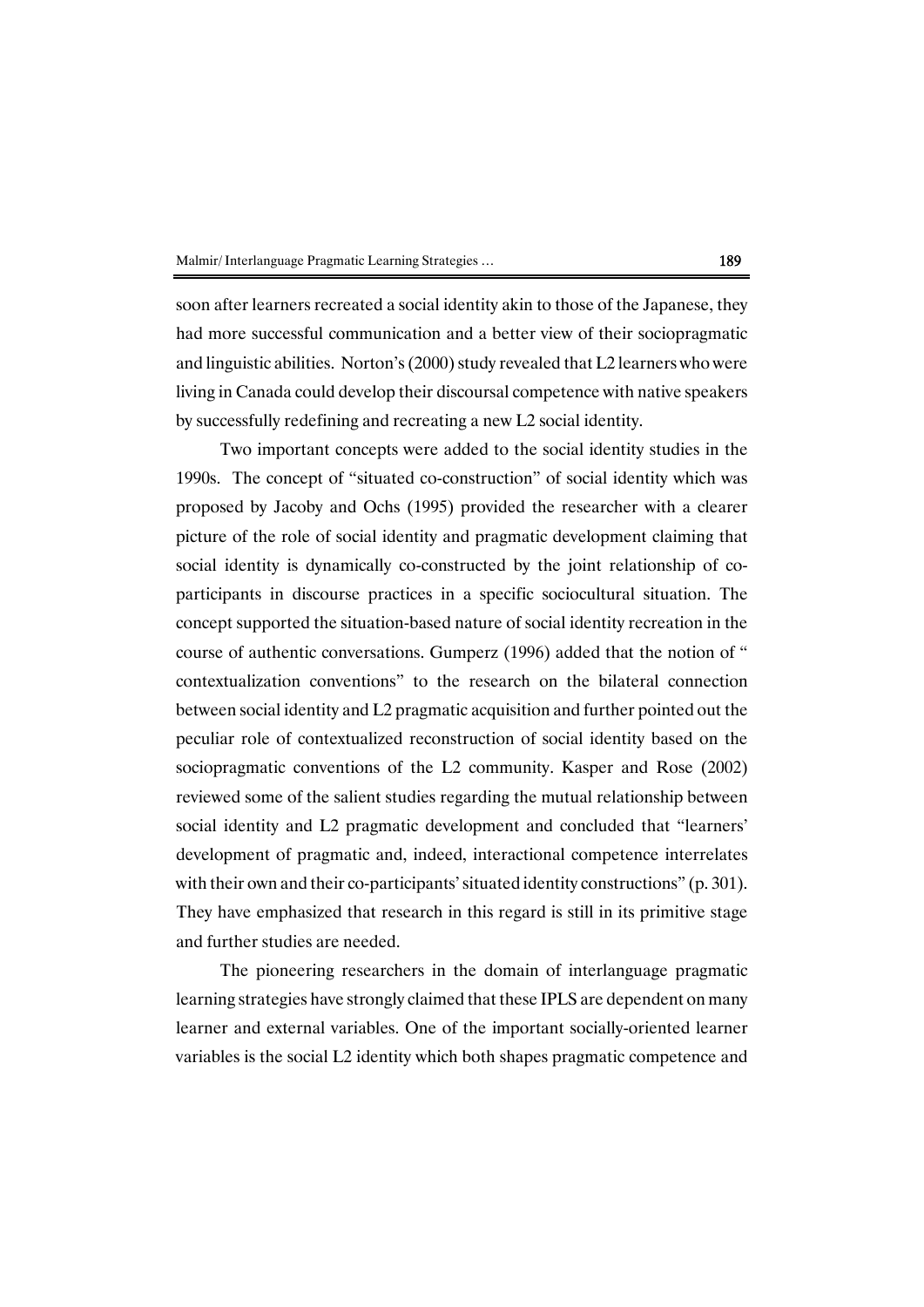

is shaped by pragmatic competence among the L2 learners. As argued by Kasper and Rose (2002), L2 social identity is one of the most influential propellers of pragmatic knowledge internalisation among L2 learners, for it indicates L2 learners' interest in the target foreign or second language and hence triggers more investment to answer their interest and curiosity. Such acclaimed interconnectedness between pragmatic competence and L2 social identity can also be interesting in terms of the specifically tailored language learning strategies for the improvement of pragmatic knowledge. Specifically, the current study seeks to explore the following questions:

- 1. How well do the interlanguage pragmatic learning strategies (IPLS) contribute to Iranian EFL learners' L2 social identity? How much variance in L2 social identity scores can be explained by scores on the IPLS inventory?
- 2. Which types of interlanguage pragmatic learning strategies (IPLS) are significantly better predictors of Iranian EFL learners' L2 social identity?

# 3.Method

# 3.1.Participants

A total of 125 intermediate to advanced EFL learners (including 86 females and 39 males) took part in the present investigation who were selected from an initial sample of 148 learners studying either English language teaching or translation at Imam Khomeini International University (IKIU) of Oazvin. These learners whose scores on the Michigan Test of English Language Proficiency (MTELP) were at or above 48 out of 100 and therefore could be considered upper-intermediate and advanced EFL learners were accepted into the current study. The participants' age ranged from 18 to 25  $(M=20.60,$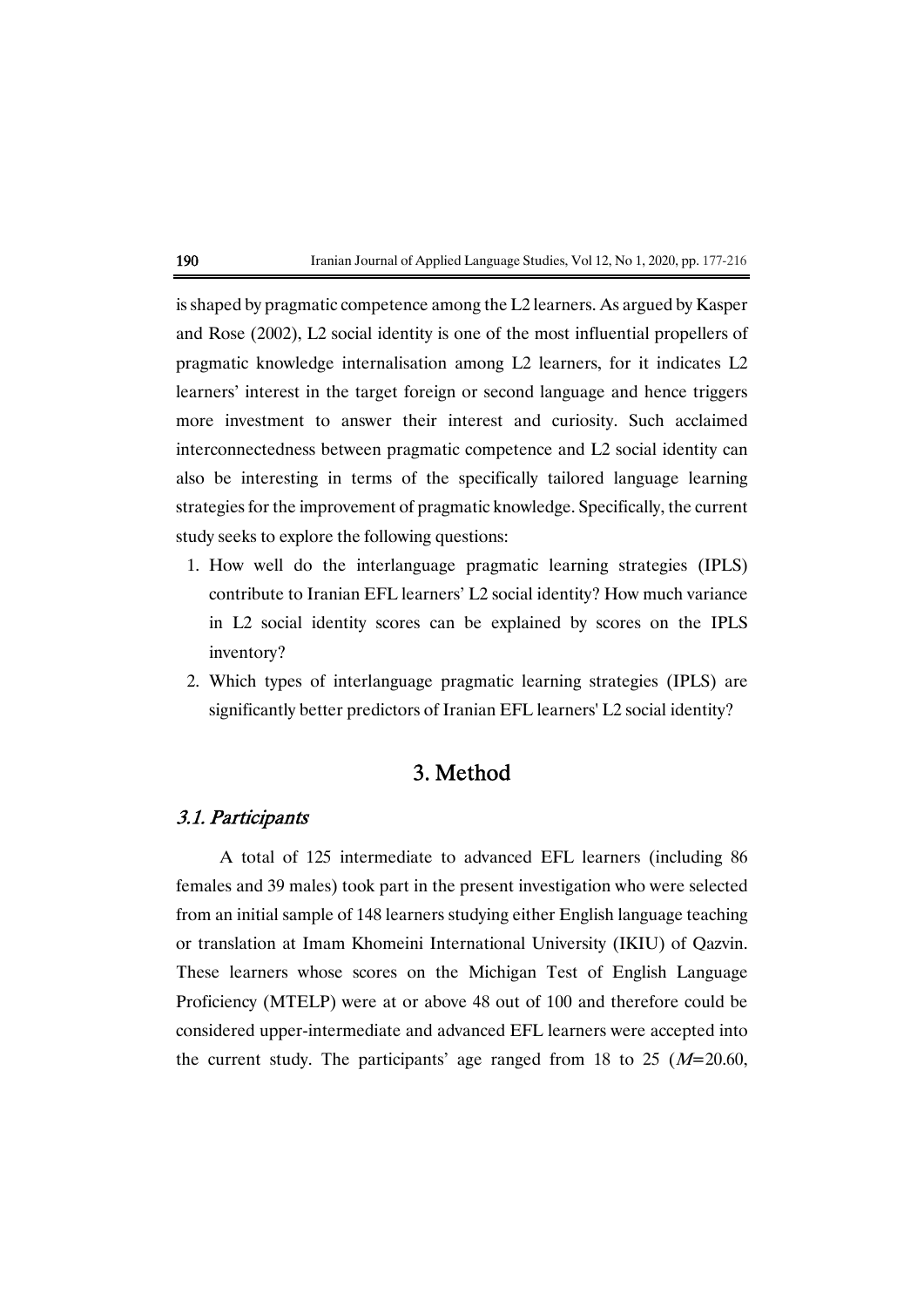$SD=2.68$ ). The selected participants were seniors ( $n=42$ ), juniors ( $n=38$ ), sophomores  $(n=27)$ , and freshmen  $(n=18)$ , and their language learning experience including attendance at language institutes and the university ranged from 4 to 8 years ( $M=6.2$ ,  $SD=1.7$ ). It should be noted the participants were from various sociocultural backgrounds.

## 3.2. Instruments

This study employed three major data collocation instruments as follows: The Michigan Test of English Language Proficiency (MTELP) as a homogeneity test, an L2 social identity questionnaire, and the interlanguage pragmatic learning strategies (IPLS) inventory.

# 3.2.1. The Michigan Test of English Language Proficiency

The Michigan Test of English Language Proficiency (MTELP) (2016 version) was employed to select a rather homogeneous group of learners with regard to the language proficiency at upper intermediate to advanced levels who have spent adequate years to learning English and therefore have developed L2 social identity and also to exclude learners with intermediate, low intermediate and elementary proficiency level. This test had 100 multiple-choice items 40 grammar, 40 vocabulary, and 20 reading comprehension (four passages) items. Many empirical studies (e.g., Rastegar & Homayoon, 2013; Taylor, 2013). and many testing and assessment scholars (see e.g., Hille & Cho, 2020; Brown & Abeywickrama, 2010) have argued about the high reliability and validity of this test including the publisher itself. The reliability of the MTELP was  $.85$  in the present study.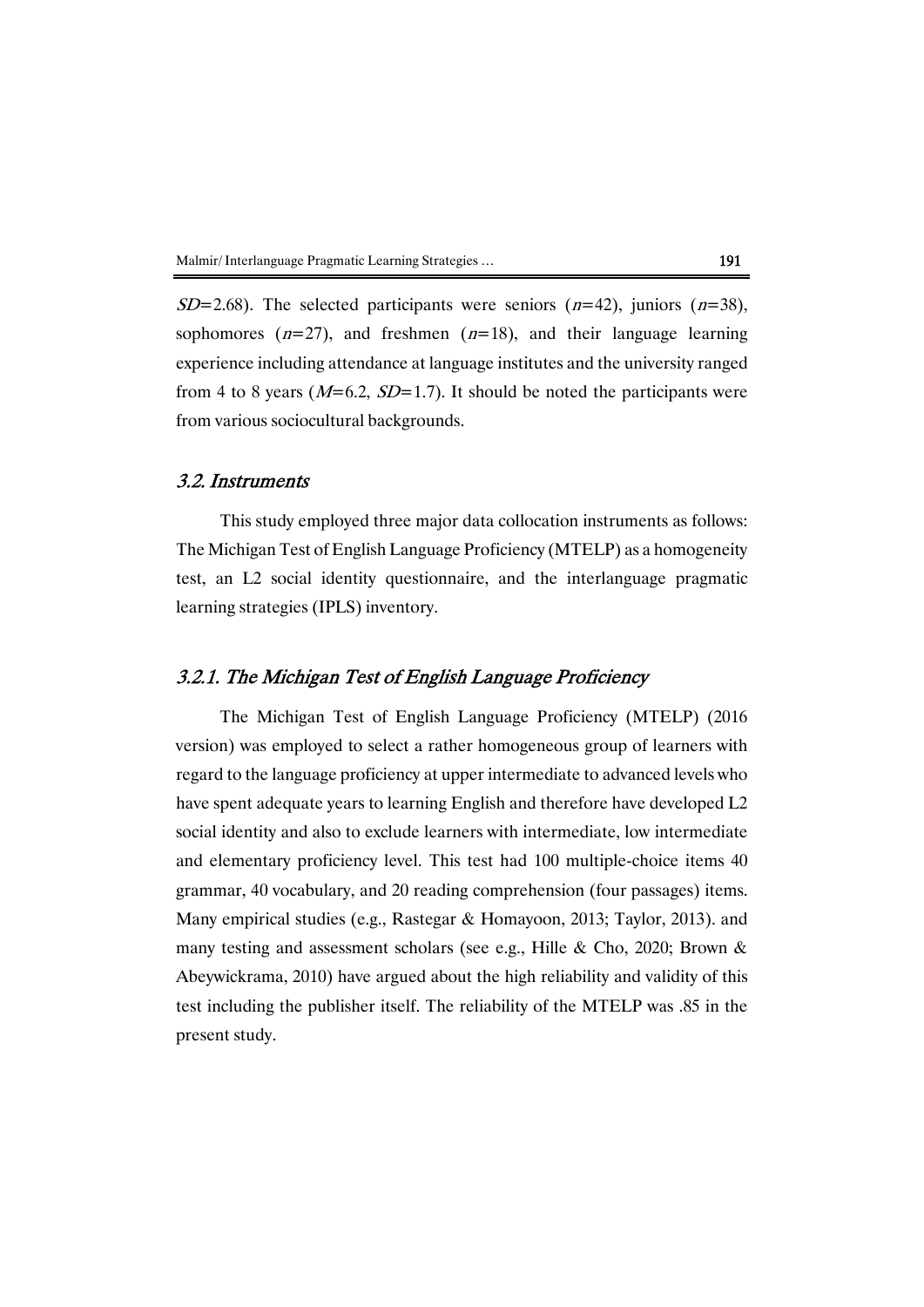# 3.2.2. L2 Social Identity Questionnaire

The original questionnaire was adapted from LoCastro (2001). However, since her study was conducted in the Japanese EFL context, some trivial modifications were made in the questionnaire to adjust it for the Iranian EFL context. The questionnaire had two parts. The first part, consisting of 20 items asked the participants to specify how important or unimportant English was for them to do some activities. Participants should indicate whether it was Unimportant, A Little Important, Important, or Very Important. In the second part, consisting of 29 items, participants were presented with some statements about the English language. They were required to say, on a 5-point Likert scale, whether they agreed or disagreed with those statements (Strongly Disagree, Disagree, Undecided, Agree, Strongly Agree). This way the whole questionnaire was made up of 49 items. Having piloted and validated this questionnaire, it was administered to all 125 Iranian EFL learners.

# 3.2.3. Interlanguage Pragmatic Learning Strategies Inventory

This inventory was developed through an exploratory mixed-methods design by Tajeddin and Malmir (2015). First, semi-structured oral interviews were conducted with 80 upper-intermediate to advanced EFL learners who were high pragmatic achievers based on the performances on a multiple-choice discourse completion test. The participants were asked 15 major questions about the use of the strategies for learning speech acts and other forms of pragmatic knowledge. These oral interviews were audio-recorded, transcribed, and codified based on the principles mentioned for qualitative inquiries and content analysis. Several themes, i.e. groups of pragmatic learning strategies emerged out of the data. The researchers used the results of the qualitative interviews,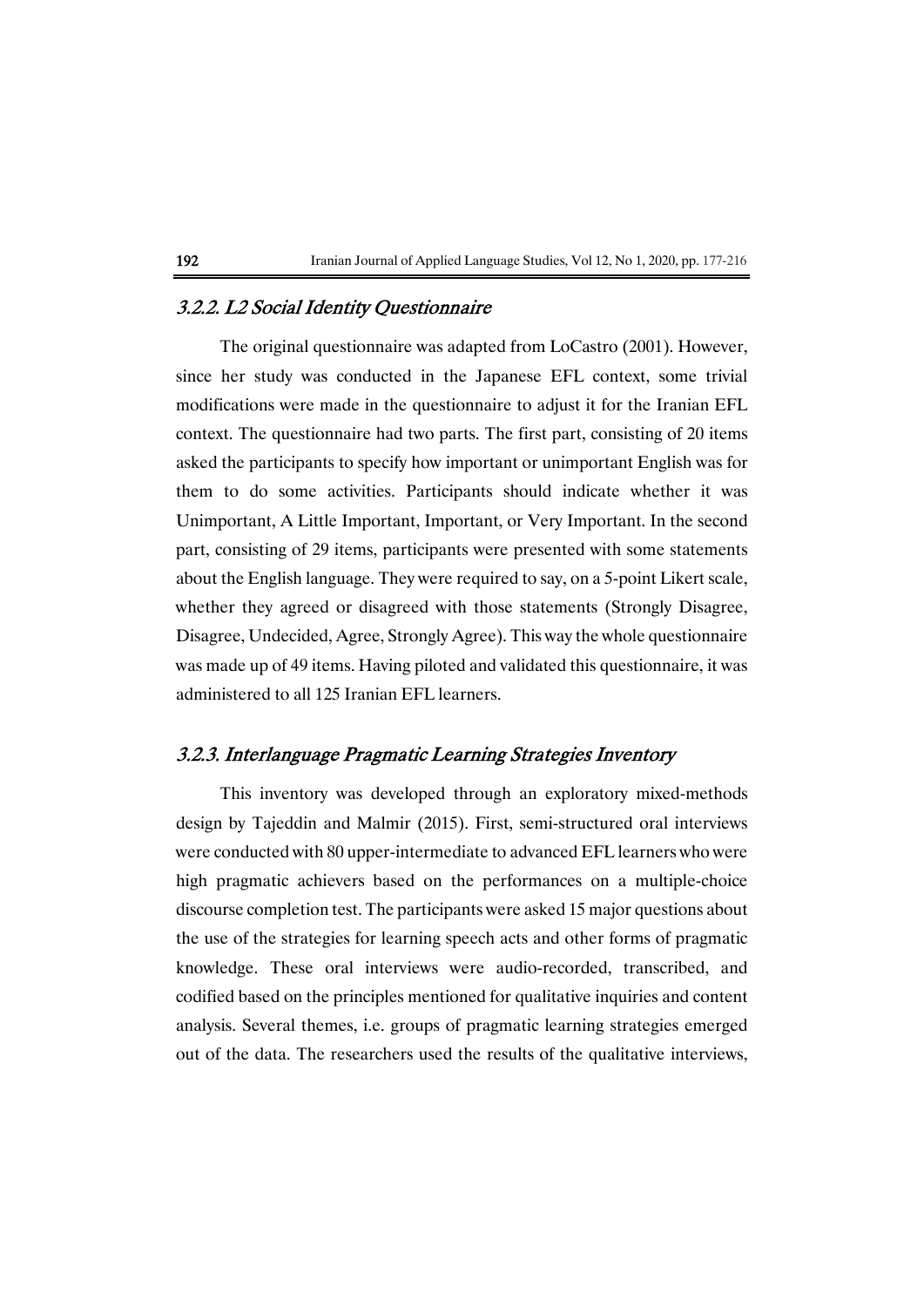Cohen's (2005, 2010) classification for pragmatic performance strategies (PPS), and the general language learning strategies (LLS) classification suggested by Oxford (1990) to provide their own classification of the emerging into language pragmatic learning strategies (IPLS). The researchers then employed a componential factorial analysis to extract the main variables. The results of the thematic and componential factorial analysis revealed six groups of interlanguage pragmatic learning strategies: memory, cognitive, metacognitive, social, compensatory, and affective IPLS.

The authors then developed a 6-point Likert-scale inventory including 58 items based on the general themes and the micro themes based on the results of these qualitative interviews: memory (8 items), cognitive (19 items), metacognitive (8 items), social (8 items), compensatory (8 items), and affective (6items)inter-languagepragmaticlearningstrategies(IPLS).Thestudentswere required to choose among Strongly Disagree (0), Disagree (1), Slightly Disagree (2), Agree (3), Slightly Agree (4), and Strongly Agree (5). During the oral interviews, learners mentioned that they do not use some types of strategies, accordingly, a strong disagreement was given a zero score in the developed inventory to show that learners didn't use a specific IPLS. Then, the inventory was used in a larger quantitative phase proving its reliability and validity. The Cronbach's on fire reliability index in the main study turned out to be .82. See appendix A for this inventory. Malmir (2015) also reported Cronbach alpha reliability indices of  $.83, .80, .79, .78, .82, .80,$  and  $.79$ . for the 7 sections of the inventory, respectively. This inventory needed about 40 minutes to be completed by the students.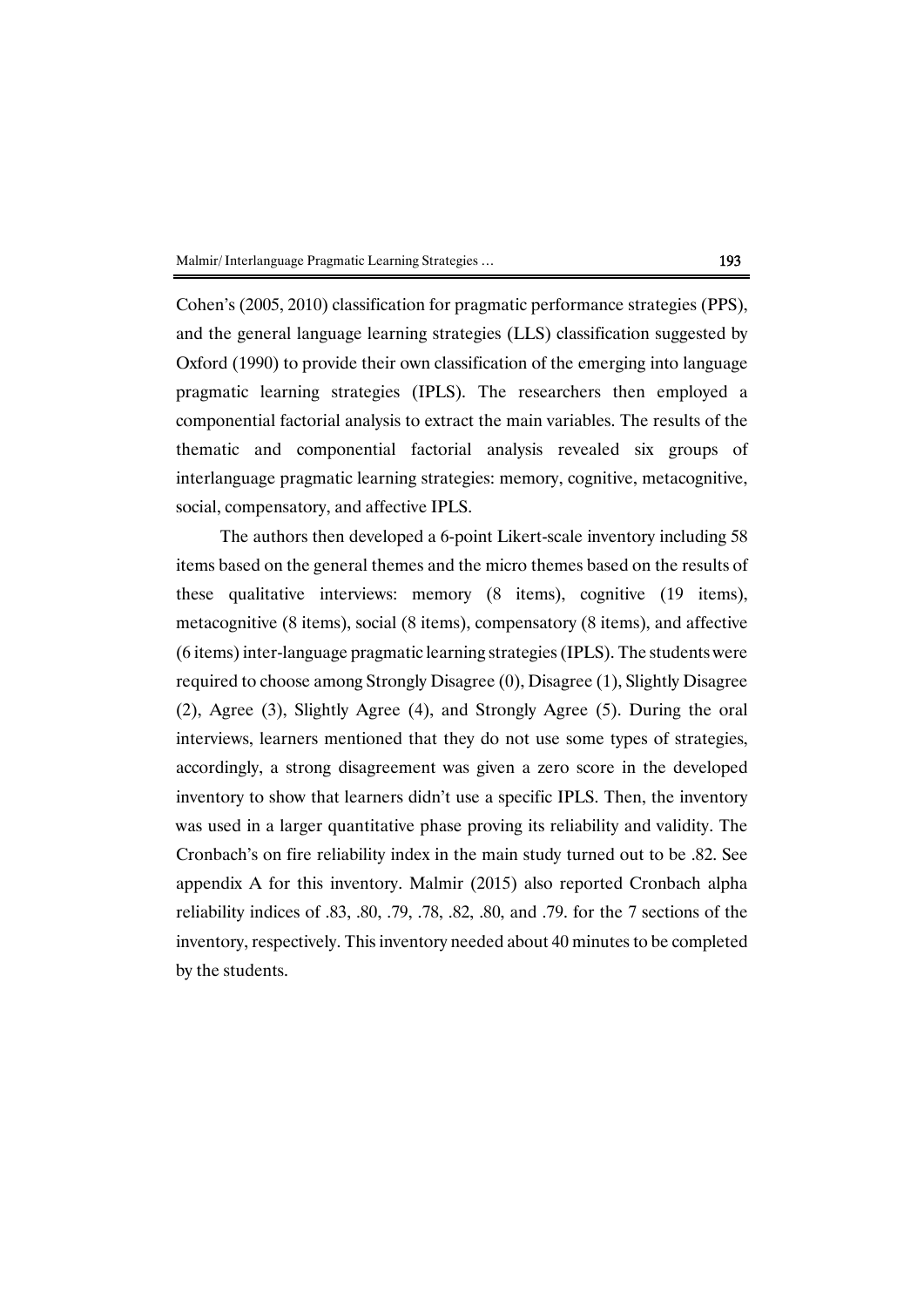# 3.3. Data Collection Procedure

The data collection procedure was completed in three phases. First, the Michigan Test of English Language Proficiency (MTELP) was administered to 148 EFL learners at the university level and those 125 learners who scored at or above 48 (out of 100) and could be considered as upper-intermediate to advanced learners concerning the language proficiency were accepted into this study. Second, the modified and validated version of LoCastro's (2001) L2 social identity questionnaire was filled out by the participants. Finally, Tajeddin and Malmir's (2015) interlanguage pragmatic learning strategies (IPLS) inventory was given to the participants. Of course, the administration of the MTELP was done in one session and the L2 identity questionnaire and the IPLS inventory were filled out a week later in a separate session.

# 3.4.DataAnalysis

Both descriptive and inferential statistics were employed for analysing the gathered data through the administered questionnaire and inventory. Descriptive statistics including mean, standard deviation, Cronbach's alpha reliability indices, skewness, kurtosis, and normality figures and plots were produced through the application of the SPSS program (version 25). Kolmogorov-Smirnov and Shapiro-Wilkes normality tests and Levene's homogeneity test were used to check the normality of the distributions of the scores obtained by the participants. After checking its prerequisite assumptions, the multiple regression was utilised to examine the contribution of six types of interlanguage pragmatic learning strategies to learners' L2 social identity.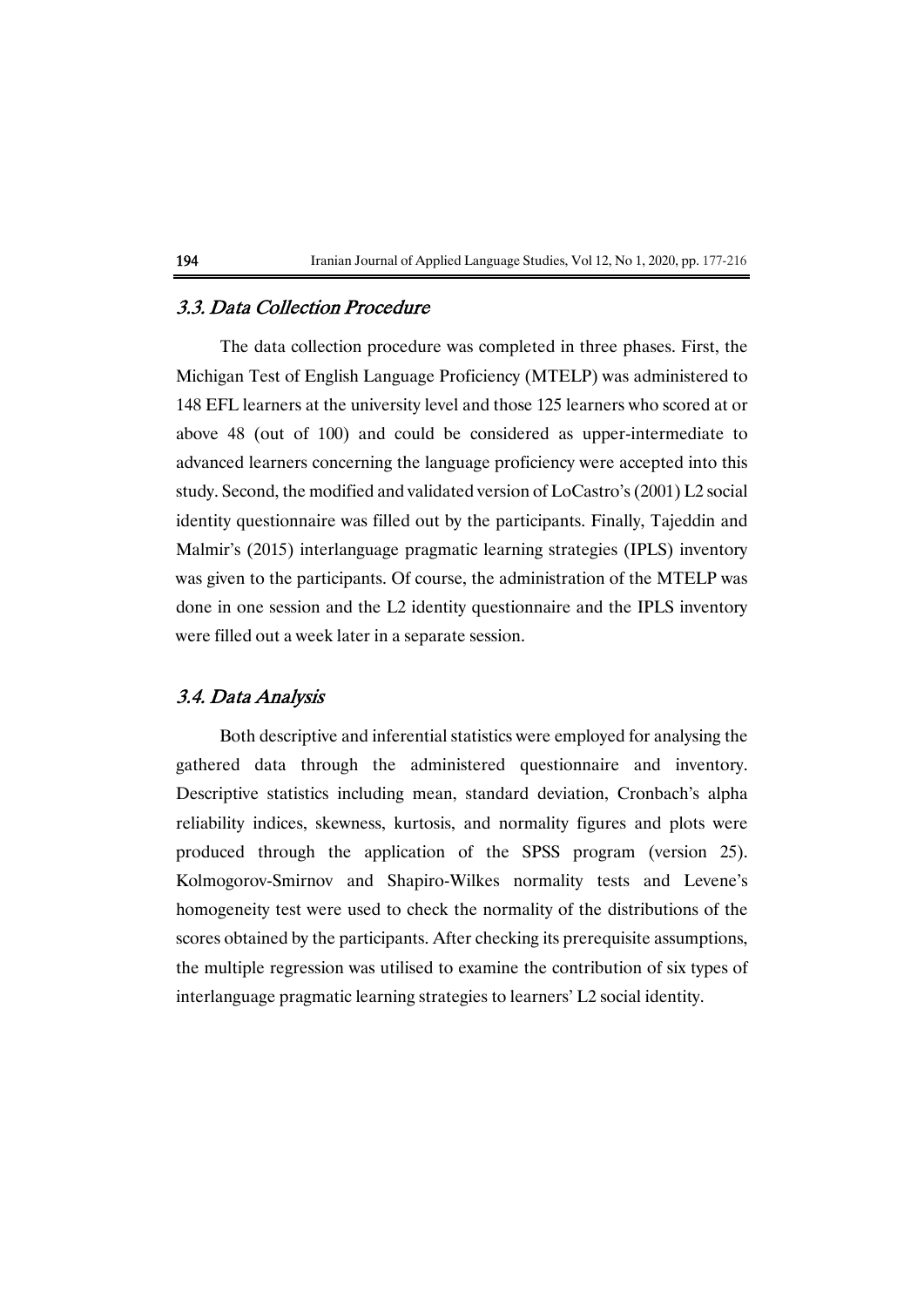Malmir/Interlanguage Pragmatic Learning Strategies ... 195

# 4.Results

# 4.1. Quantitative Results

Descriptive statistics for the performances of the study participants on the L2 identity questionnaire (LIQ) and the IPLS inventory and its subsections are given in Table 1.

### Table 1

Descriptive Statistics of Learners' Scores on LIQ and IPLS Inventory

|                         | N   | Minimum | Maximum | Mean   | Std. Deviation |
|-------------------------|-----|---------|---------|--------|----------------|
| L <sub>2</sub> Identity | 125 | 125     | 175     | 147.14 | 10.232         |
| <b>Total IPLS</b>       | 125 | 154     | 223     | 179.24 | 12.923         |
| Memory IPLS             | 125 | 16      | 32      | 24.91  | 3.424          |
| Cognitive IPLS          | 125 | 46      | 75      | 61.18  | 6.155          |
| Metacognitive IPLS      | 125 | 18      | 35      | 26.74  | 3.304          |
| Social IPLS             | 125 | 17      | 34      | 26.86  | 3.634          |
| Compensatory IPLS       | 125 | 12      | 31      | 21.65  | 3.785          |
| Affective IPLS          | 125 | 12      | 23      | 17.90  | 2.522          |

Participants obtained a mean score of 147.14 with an SD of 12.92 on the L2 identity questionnaire. The mean scores on different sections of the IPLS inventory varied partly due to the unequal numbers of items in each section of this inventory.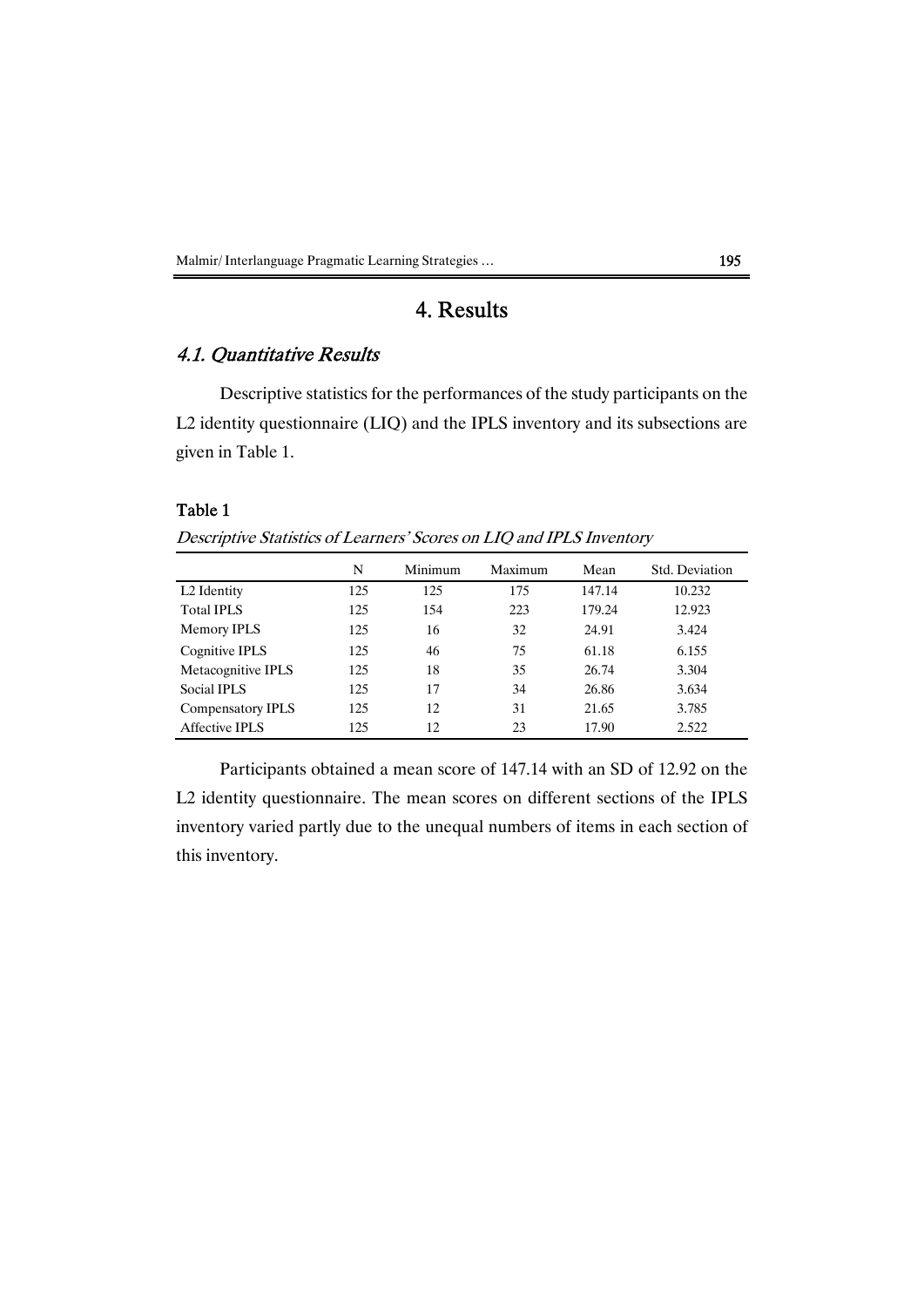



Before answering the two research questions, the general requirements of the parametric tests including normality of the distributions for the two main tests and the sections of the IPLS inventory including the absence of outliers, acceptable skewness and kurtosis ratios, and homogeneity of variances were established using the normal probability plots, Normal Q-Q Plots, and Kolmogorov-Smirnov ( $n$  > 50) tests ( $p$  > 05).

Additionally, the skewness and kurtosis ratios were within the acceptable range of  $-1.96$  and  $+1.96$ . Therefore, no critical violations were witnessed. Figure 1 indicates no deviation from normality. The scatterplot of standardized residuals in Figure 2 displays the distribution of the residuals of the data, further demonstrating no clear or systematic pattern that confirms the normality assumption.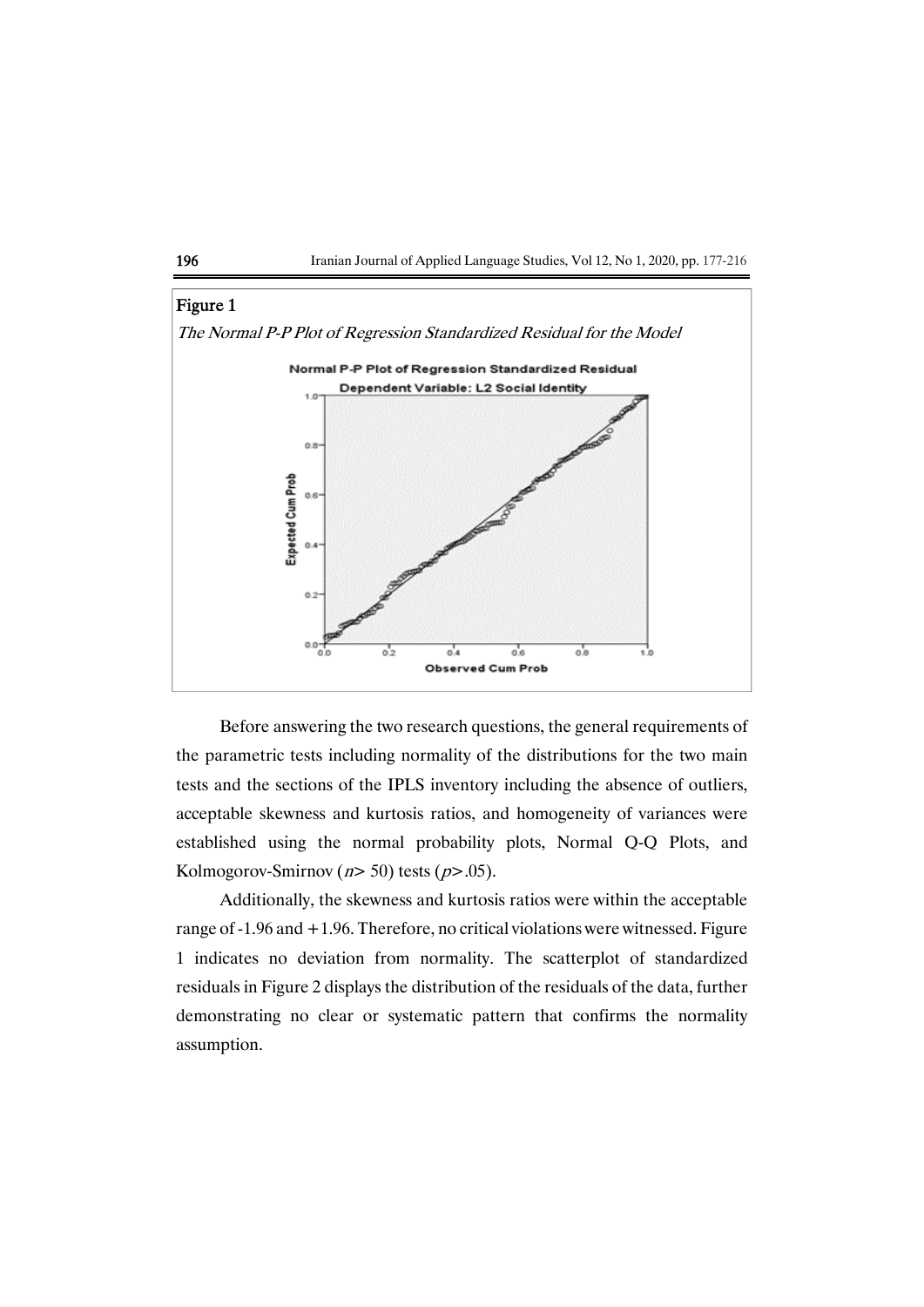Malmir/Interlanguage Pragmatic Learning Strategies ... (197



Furthermore, Figure 2 showed no cases with a standardized residual of more or less than  $\pm 3.3$  which based on Field (2018) is suggestive of the absence of outliers. Moreover, the Mahalanobis distance was also examined to detect the existence of any outliers the results of which are presented in Table 2. According to Field (2018), the critical value for the Mahalanobis value is 22.46 an independent variable with 6 levels (six types of IPLS). Since the maximum Mahalanobis value in the constructed model was 17.86, the existence of outliers was rejected.

### Table 2

Residuals Statistics for the Regression Model

|                 | Minimum | Maximum | Mean  | <b>Std.</b> Deviation | N   |
|-----------------|---------|---------|-------|-----------------------|-----|
| Mahal. Distance | -511    | 17.869  | 5.952 | 3.346                 | 125 |
| Cook's Distance | .000    | 121     | .009  | .016                  | 125 |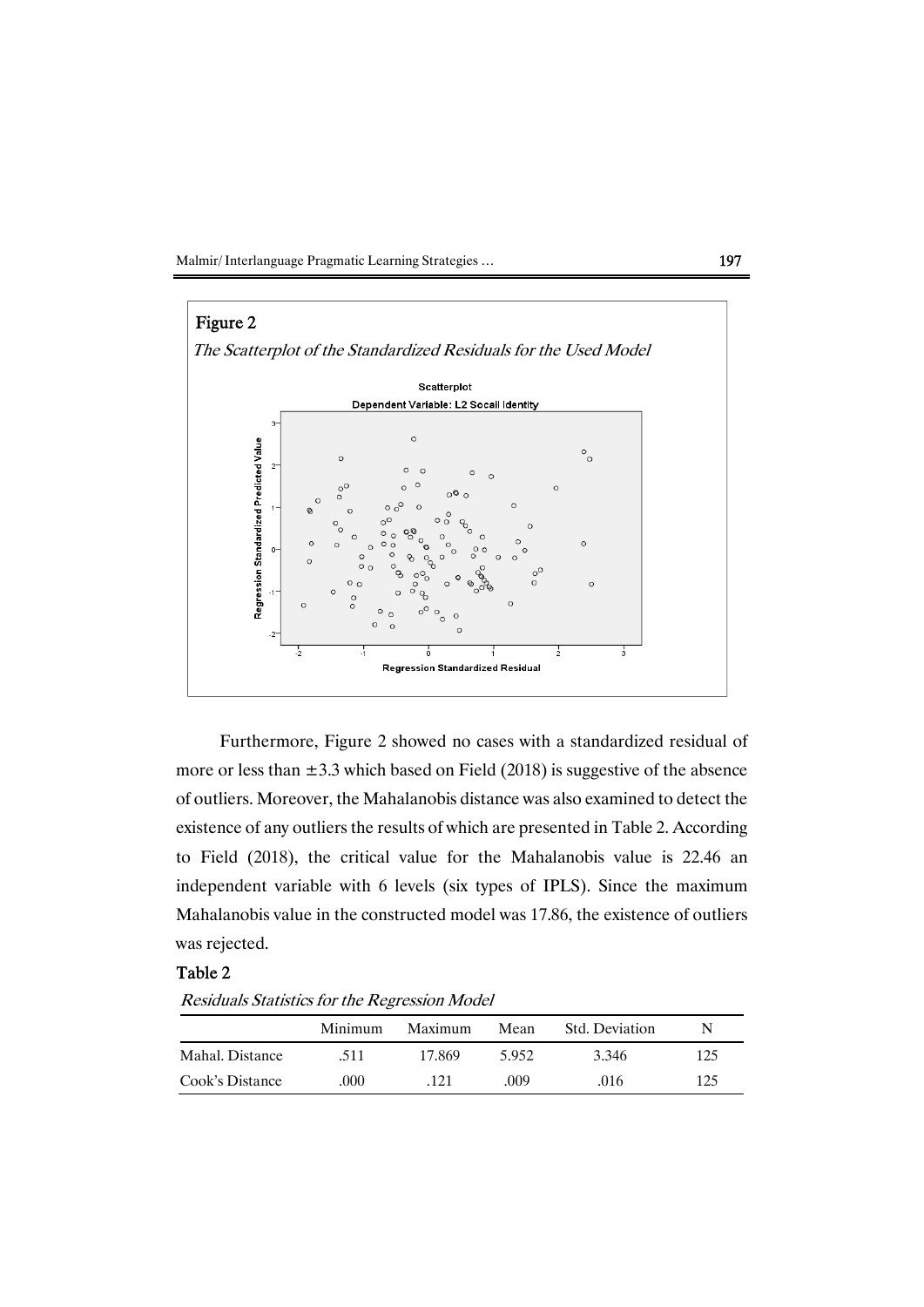| 198<br>Iranian Journal of Applied Language Studies, Vol 12, No 1, 2020, pp. 177-216 |  |
|-------------------------------------------------------------------------------------|--|
|-------------------------------------------------------------------------------------|--|

Besides, according to Field (2018), score cases with Cook's Distance values higher than 1 pose a problem; however, in this study this distance is .121, confirming the soundness of the application of multiple regression. Due to the moderate correlations between variables that range from .54 to .61, the assumption of singularity was also kept. Finally, the obtained Tolerance values for the six independent variables were between .755 and .982 that all are greater than .10; and the calculated VIF values varied from 1.018 to 1.324 that all fell below 10 established as the criterion value (as mentioned by Field, 2018), designating that multicollinearity was met.

The first research question attempted to examine whether the six types of IPLS were significant predictors of L2 social identity among Iranian EFL learners or not. Before the application of the regression analysis, its distinctive assumptions such as multicollinearity, linearity, homoscedasticity, the independence of residuals, the linear relation between each pair of variables, and homoscedasticity were checked (based on Field, 2018) and no critical deviations were seen. Accordingly, the six types of IPLS (memory, cognitive, metacognitive, social, compensatory, and affective) as the independent variables and learners' scores on the L2 social identity questionnaire as the dependent variable were fed into a multiple regression analysis utilising the Enter method. The correlations between L2 identity scores and each type of IPLS obtained from the multiple regression can be seen in Table 3:

## Table 3

| <b>IPLS</b> |   | <i>Memory</i> |           | Cognitive Metacognitive Social |           | Compensatory         | Affective            |
|-------------|---|---------------|-----------|--------------------------------|-----------|----------------------|----------------------|
| LIO.        |   | .168          | $.309***$ | $.445***$                      | $.514***$ | $.481$ <sup>**</sup> | $.420$ <sup>**</sup> |
|             | D | .062          | .000      | .000                           | .000      | .000                 | .000                 |
|             |   | 125           | 125       | 125                            | 125       |                      | l 25                 |

Correlations between Different MIs and L2 Pragmatic Scores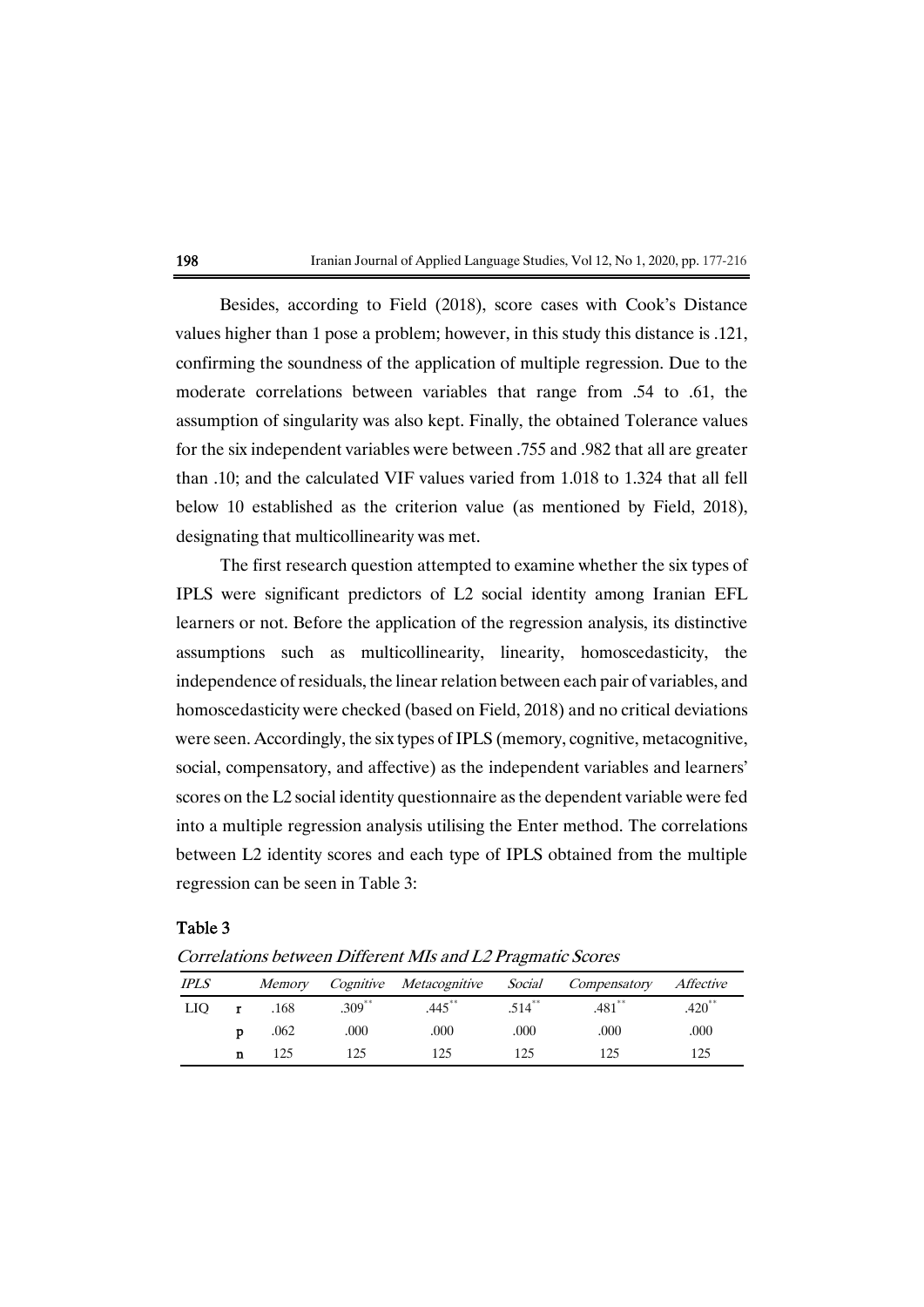| Malmir/Interlanguage Pragmatic Learning Strategies | 199 |
|----------------------------------------------------|-----|
|----------------------------------------------------|-----|

As presented in the table, there were significant correlations between social  $(r=.514, p<.05)$ , compensatory  $(r=.481, p<.05)$ , metacognitive  $(r=.445, p<.05)$  $\langle .05 \rangle$ , affective (r=.4205, p  $\langle .05 \rangle$ , cognitive (r=.309, p $\langle .05 \rangle$ ) interlanguage pragmatic learning strategies and L2 social identity; however, no significant correlation was observed between learners' memory IPLS and their L2 social identity ( $r = .168$ ,  $p = .062 > .05$ ). The model summary for the multiple regression (using the Enter method) are displayed in Table 4:

## Table 4

Model Summary for the Relationship between IPLS and L2 Social Identity

|     | R Square | Adjusted R Square | Std. Error of the Estimate |
|-----|----------|-------------------|----------------------------|
| 713 | 509      | 484               | 7.350                      |

The built model revealed an R value of 0.713 and an  $R^2$  of 0.484, clearly indicating that the model could justify for about 48.4 percent of the variation in L2 learners' scores on the L2 social identity questionnaire. The use of the ANOVA test confirmed that the produced model could significantly predict  $L2$ learners' social identity are scores based on their scores on various sections of the IPLS  $[F(6, 118)=20.389, p=0.000]$ .

# Table 5

ANOVA Test for the Contributions Six Types of IPLS to L2 Identity

|            | SS        | df  | MS       |        |      |
|------------|-----------|-----|----------|--------|------|
| Regression | 6608.362  |     | 1101.394 | 20.389 | .000 |
| Residual   | 6374.326  | 118 | 54.020   |        |      |
| Total      | 12982.688 | 124 |          |        |      |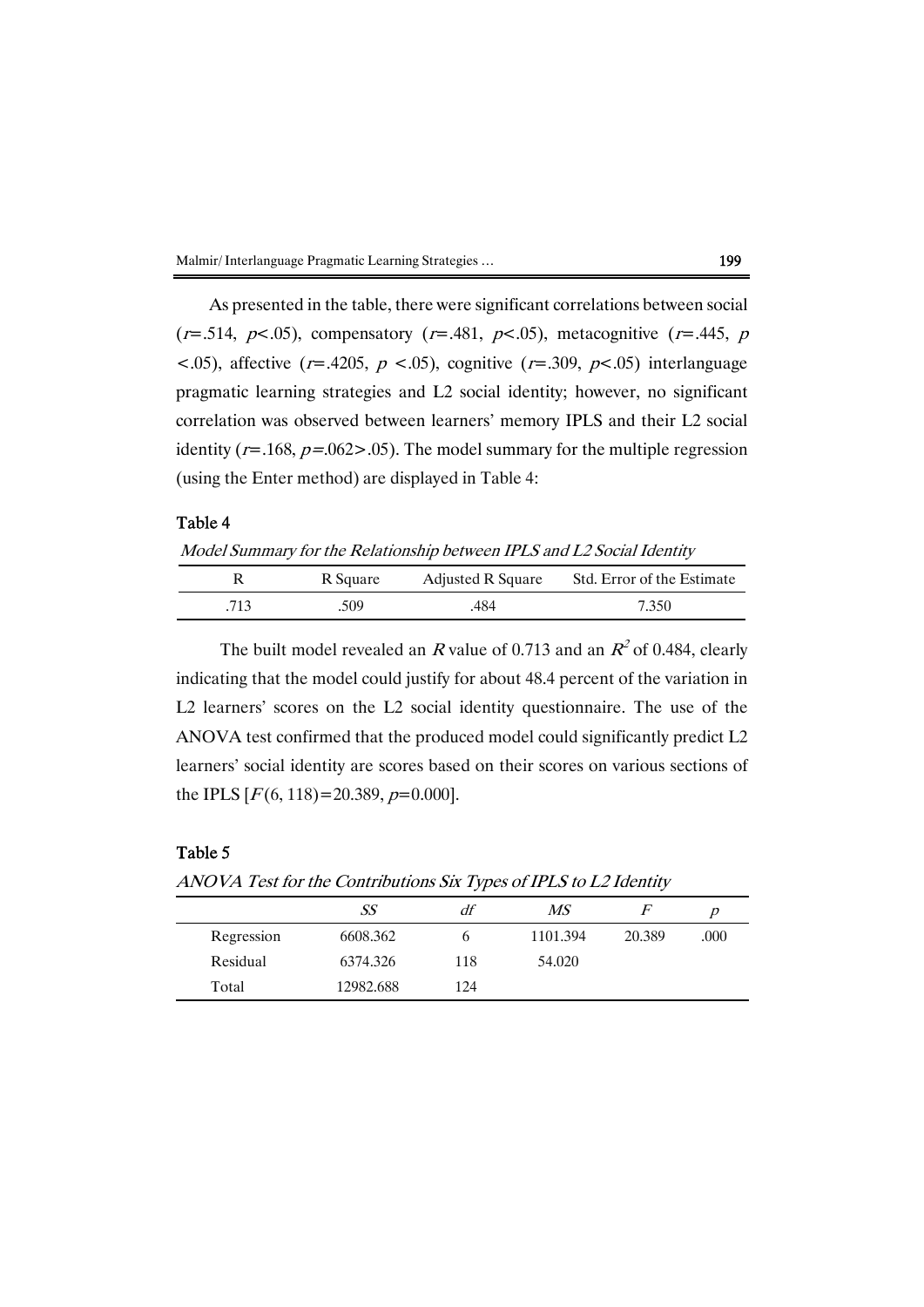

To have an exact estimation of the contributions of various forms of interlanguage pragmatic learning strategies to EFL learners' L2 social identity standardized beta coefficients were obtained as presented in Table 6.

## Table 6

Coefficients for the Contribution of Six Types of IPLS to L2 Identity

| <b>Predictor Variable</b> |      | t     | p    |
|---------------------------|------|-------|------|
| Memory IPLS               | .113 | 1.732 | .086 |
| Cognitive IPLS            | .161 | 2.388 | .019 |
| Metacognitive IPLS        | .176 | 2.433 | .016 |
| Social IPLS               | .325 | 4.655 | .000 |
| <b>Compensatory IPLS</b>  | .202 | 2.721 | .008 |
| Affective IPLS            | .233 | 3.228 | .002 |

As shown in the table, the IPLS were all significant predictors of L2 social identity ( $p$ < .05) except for the memory-related strategies ( $\beta$  = .113,  $t = 1.732$ ,  $p=.086>0.05$ . Among the other five types of IPLS, social IPLS was a significant strong predictor ( $\beta$  = .325, t = 4.655, p < .05) of L2 social identity. Affective ( $\beta$ =.233, t=3.228, p=.002<.05) and compensatory ( $\beta$ =.202, t= 2.721, p=.008< .05) IPLS were significant moderate contributors to L2 social identity; however, metacognitive ( $\beta$ =.176, t=2.433, p=.016>.05) and cognitive ( $\beta$ =.116, t=2.388,  $p=0.019<0.05$ ) interlanguage pragmatic learning strategies were weak albeit significant predictors of Iranian EFL learners' social identity in English as an L2.

# 5.Discussion

This study revealed some important findings. First, regarding the contribution of the six types of IPLS to L2 learners' social identity, social strategies were the strongest significant but predictor. Second, affective and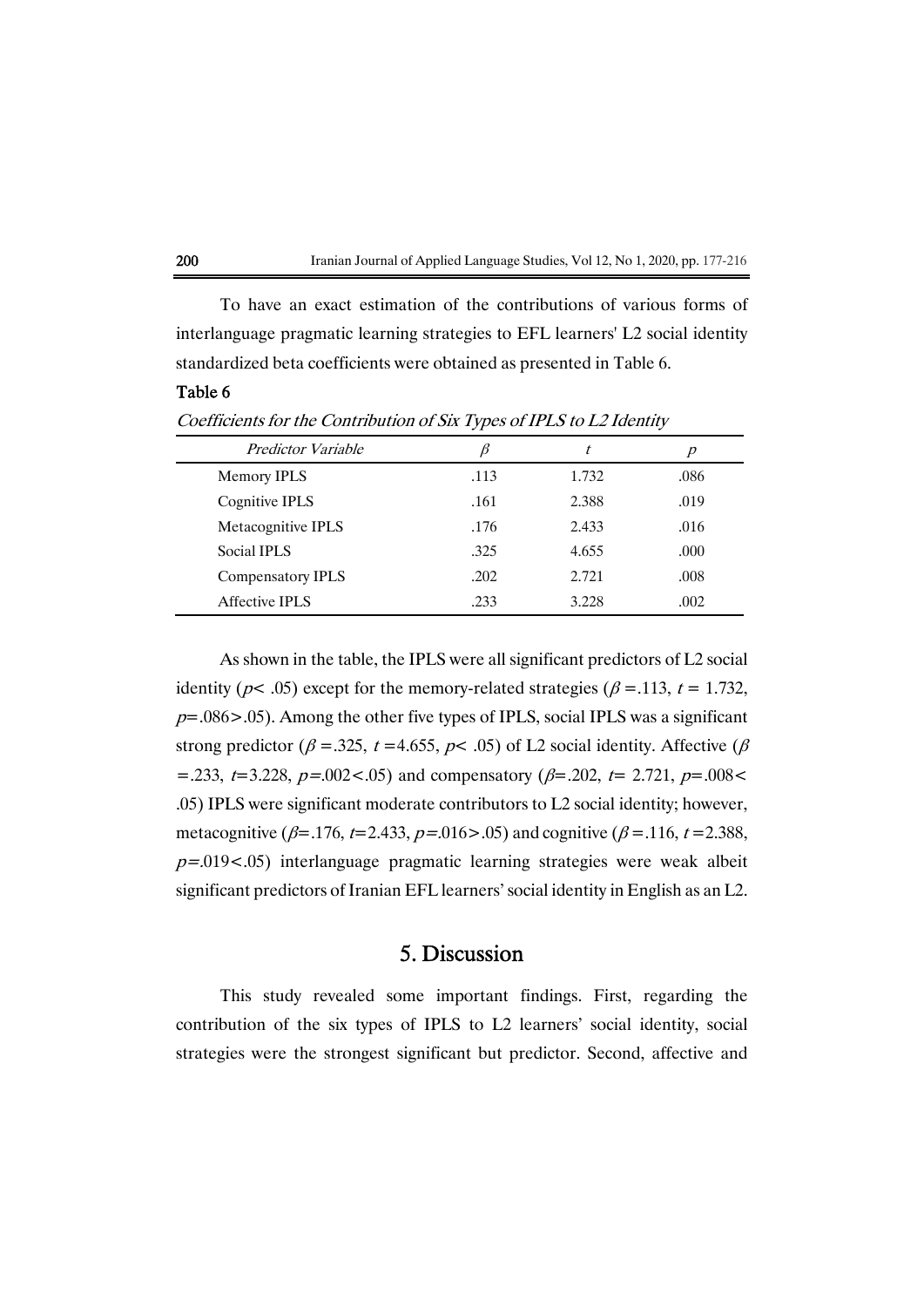compensatory IPLS were moderate predictors of the L2 social identity. Third, cognitive and metacognitive IPLS turned out to be significant but weak predictors; however, memory IPLS did not significantly contribute to L2 social identity among Iranian EFL learners.

Social IPLS due to their nature can contribute to investment in the target language that brings about more affiliation and interest in the target language among the learners. As Kayi-Aydar (2019) argued more social and psychological investment in the target language enhances L2 social identity among the language learners. The use of social IPLS can encourage learners to better develop pragmatic knowledge concerning common speech acts (Li, 2013) and also invest more in the L2 social identity which exerts a direct influence on their L2 learning in general and acquiring higher social identities, in particular (Norton,2007).

As far as the contribution of compensatory and affective IPLS is concerned, it can be argued that these two types of interlanguage pragmatic learning strategies by nature ask for more techniques to recompense the shortcomings during the conversations by L2 learners including asking other learners, asking native speakers, and searching any available source of information that can help during conversation failures. Accordingly, compensatory strategies hinge on the learner's character to show more willingness and empathy towards the target language, what we call it L2 identity in the existing literature. Affective strategies also demand higher motivation, higher empathy, and better attitudes toward the learner himself and to all the target language at hand. Affective strategies, therefore, contribute to the development of the L2 learner's identity in the target language by giving a boost to his morale and emotions. All these peculiar characteristics have been mentioned by the existing literature (e.g., Norton & Toohey, 2011; Tremmel &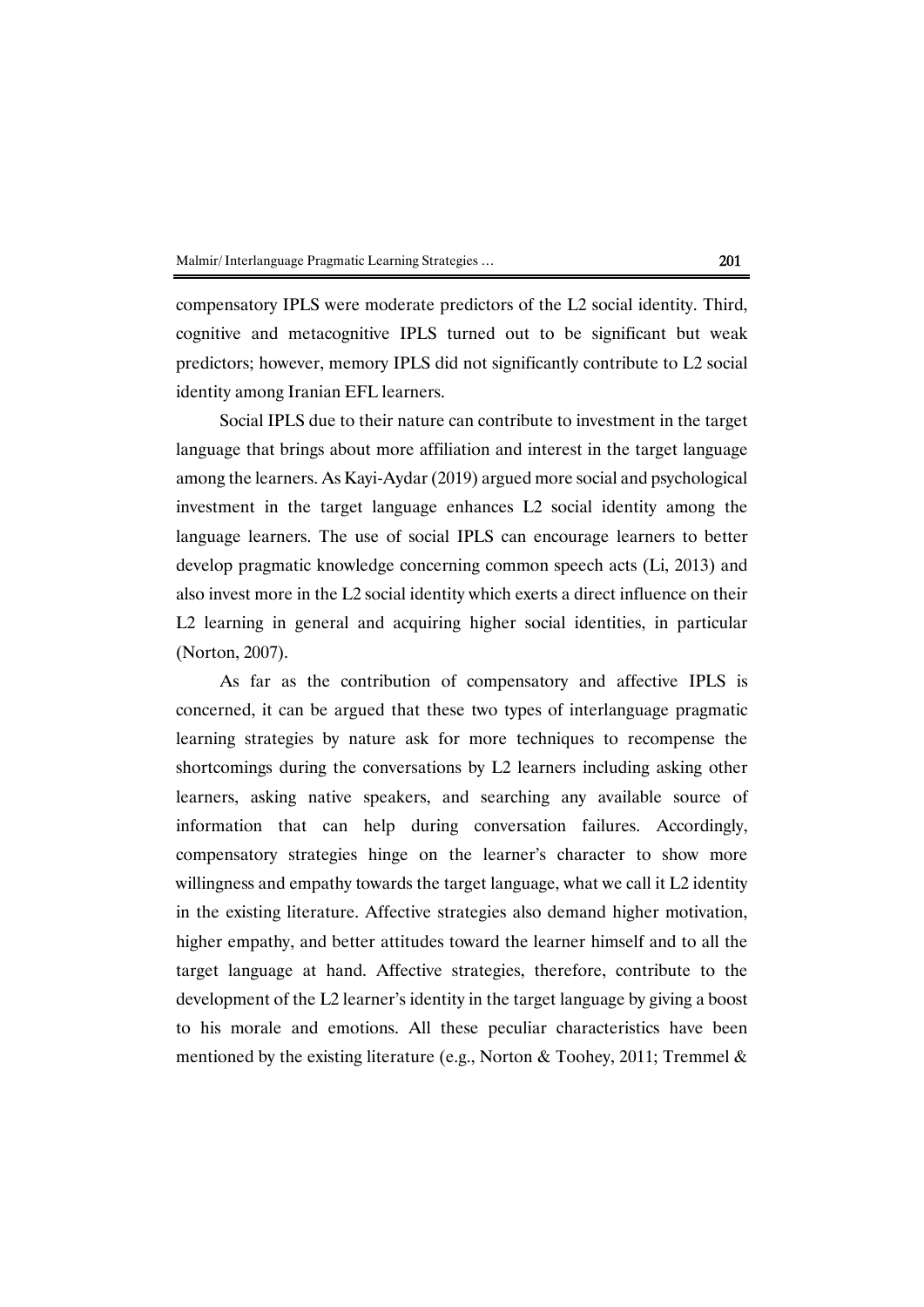De Costa, 2011) to help L2 learners' self-reliance, self-acceptance, and selfesteem in learning and using an L2 that directly and indirectly enhances the learners L2 social identity.

The weaker contributions and of metacognitive and cognitive interlanguage pragmatic learning strategies to L2 social identity in comparison with social, affective, and compensatory strategies can be accounted for by the less direct role that the metacognitive and cognitive IPLS play in the construction of L2 social identity. In fact, metacognitive and cognitive strategies are involved in any kind of learning, second language learning being no exception; however, their influence on such a complex sociocultural variable called L2 social identity cannot be directly justified and the current study can only argue that these two types of IPLS might have indirectly influenced the development of L2 social identity; nonetheless, this tentative claim could not be substantiated by other studies in the existing literature. In the same vein, memory IPLS by their definition have less social load both in  $L1$  and  $L2$  (Ellis, 2008) though they are responsible for matching the information in the working memory in the short term memory and then restoring them in the long term memory. However, based on the definitions provided by Cohen (2010) and Tajeddin and Malmir (2015), memory strategies have more psycholinguistic and neurolinguistic features and are not directly conducive to social identity construction no matter it is in the first or the target language.

The role of social IPLS in the development of L2 social identity is supported by the general positive role assumed for general learning strategies in the construction of L2 social identity (Norton, 1997, 2000; Ricento, 2005; Block, 2006; Pillar & Takahashi, 2006). These studies have reported a close relationship between the use of social interaction and other socially-oriented activities to L2 acquisition and social identity notions such as 'language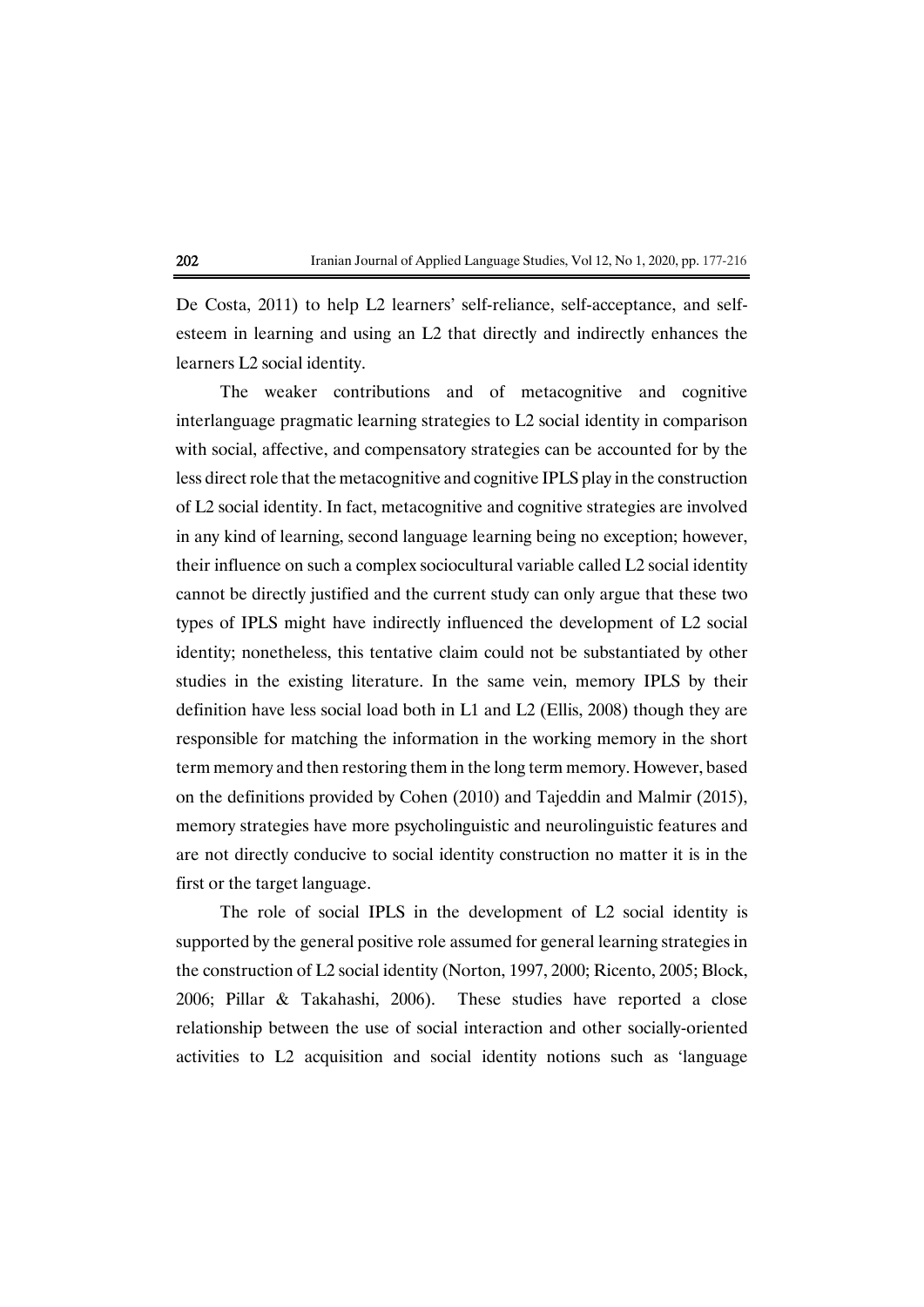ownership' and 'investment' (Norton, 2000). Siegal's studies (1994, 1995, 1996) showed the integral impact of using social interaction strategies to L2 social identity and pragmatic development of western learners of Japanese. She concluded that learners' sociopragmatic and pragmalinguistic strategies can be better understood according to Norton's (2010) subjectivity theory.

Iino (1996) found that developing a social identity akin to those of Japanese native speakers could solve many of the sociopragmatic and pragmalinguistic failures of western learners of Japanese which is achieved through the mastery of particular strategies for knowing pragmatic knowledge. Such claims have also been asserted by Norton (2000) regarding the mutual relationship between success in L2 pragmatic acquisition and the degree of  $L2$ social identity recreation. Social identity developed during second or foreign language learning has been claimed to exert a significant influence on more native-like development of ILP competence (Jacoby & Ochs, 1995; LoCastro, 2001; Kasper & Rose, 2002; Norton, 2013).

It can be argued that enhanced L2 social identity develops a sense of ownership towards the L2 and encourages more social investment in learning and using it which indirectly promotes pragmatic knowledge and vice versa. The effective role of interlanguage pragmatic learning strategies in L2 social identity development and the quality and quantity of this social self-conceptualisation is powerfully supported by well-defined and established theories and models such as Norton' (2000) subjectivity theory, Jacoby and Ochs' (1995) situated coconstruction of social identity, and contextualization conventions perspective by Gumperz (1996). It should be pointed out that developing an L2 social identity is a natural consequence of active engagement with another language and such social identity usually doesn't act as a threat against the learner's previously established L1 social identity.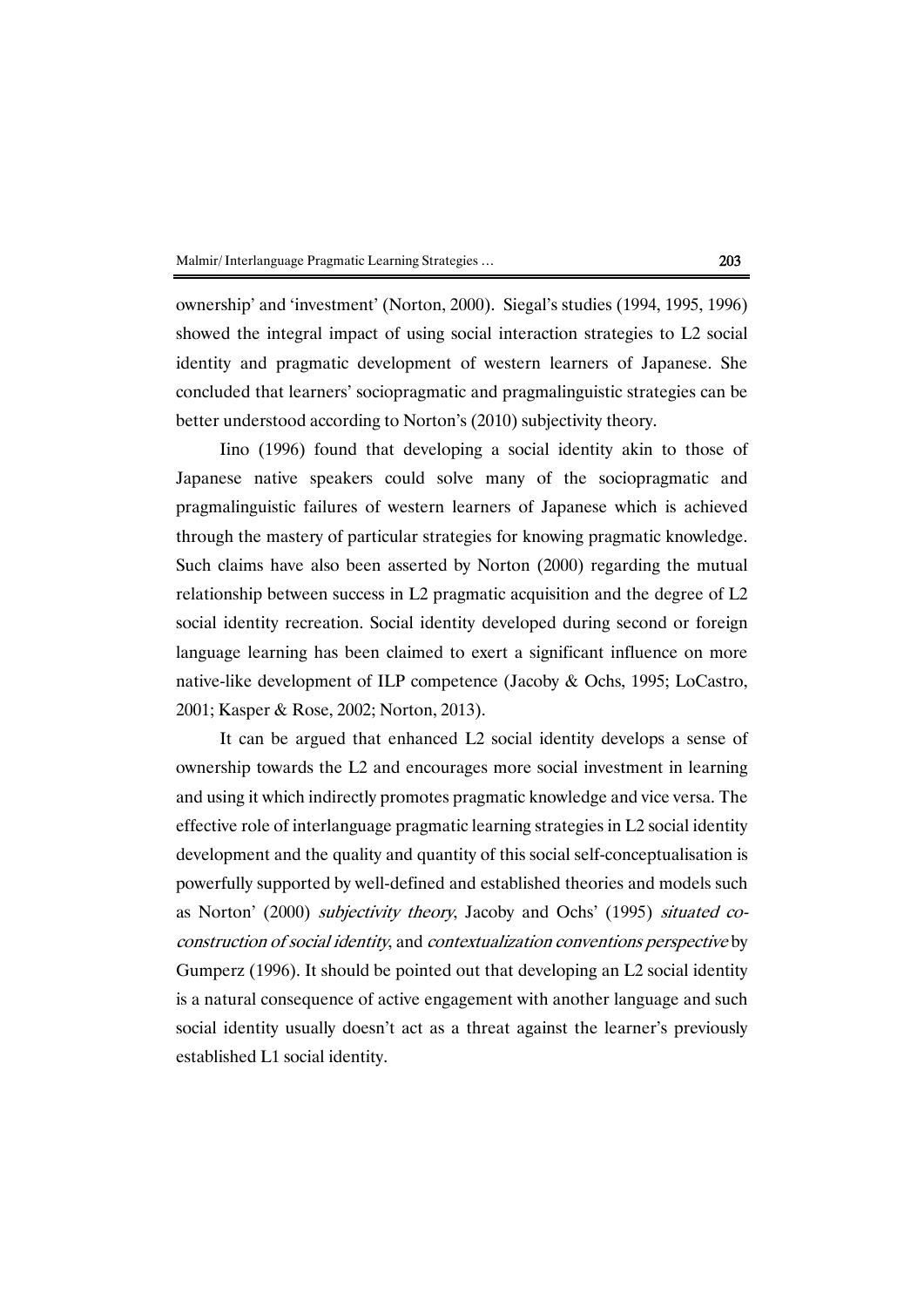Norton's (2000) subjectivity theory supports the findings of this study, suggesting that the L2 learners' social identity provides the learner with his needed sociolinguistic and pragmatic choices and results in the use of more specific learning strategies for internalizing pragmatic knowledge. Jacoby and Ochs' (1995) concept of situated co-construction of social identity also confirms the observed results of the current study argues that there is a bilateral and mutually constructive relationship between social identity and strategies for developing pragmatic competence. From this vantage point, L2 social identity is dynamically co-constructed by the closelyjoint relationship of co-participants and all involved interactants in different discourse practices and specific sociocultural settings that supports the acquisition of more pragmatic learning strategies (Norton & De Costa, 2018). The concept of contextualization conventions offered by Gumperz (1996) also reinforces the crucial part of L2 social identity in ILP development maintaining that sociopragmatic convention of L2 community shape the contextualized recreation of social identity and vice versa. It seems that such a broad view towards social identity theory and putting it into the larger sociocultural theory may extend our knowledge about developmental and internal mechanisms of L2 interlanguage pragmatic learning strategies (Norton & Early, 2011).

Although the relationship between interlanguage pragmatic learning strategies and L2 social identity has not been previously investigated through empirical studies; however, the contribution of IPLS to other types of L2 knowledge such as pragmatic competence has been examined in very few studies. For instance, the findings of the current study are also in line with Derakhshan et al. (in press) who investigated the relationship between IPLS and L2 learners' speech act knowledge, reporting that all the six types of IPLS were significant predictors of EFL learners' pragmatic competence; nonetheless, the social and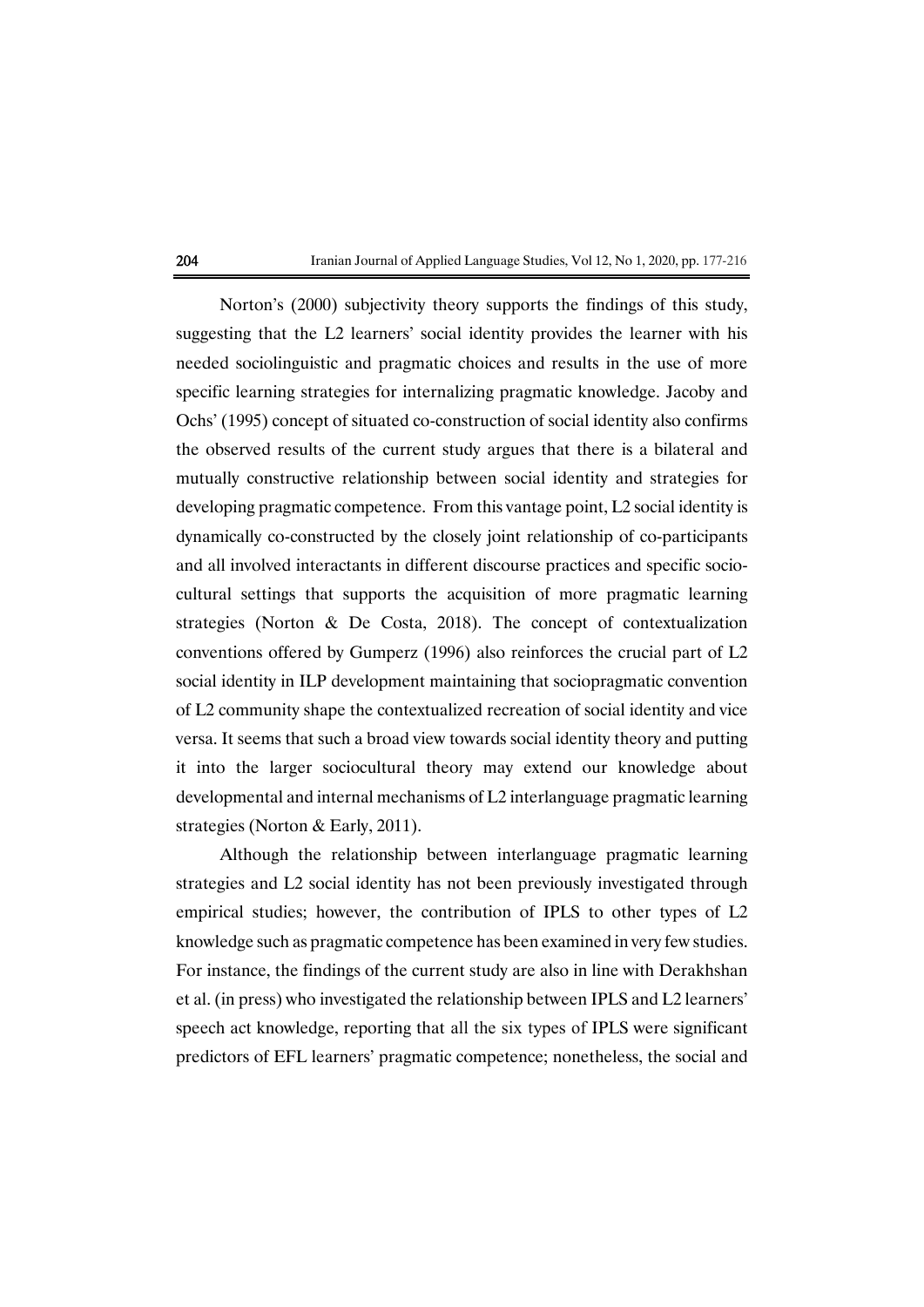cognitive IPLS were moderate contributors. The other four types of IPLS, however, were weak predictors of L2 speech-act pragmatic knowledge.

# 6. Conclusions and Implications

The present correlational investigation came to some important conclusions. The first conclusion suggested that social pragmatic learning strategies can predict learners' L2 social identity tendencies stronger than other types of IPLS. Affective and compensatory IPLS were moderate while cognitive and metacognitive IPLS were weak contributors to L2 social identity; nonetheless, memory IPLS could not significantly contribute to L2 social identity among Iranian EFL learners. The findings of the current study have some pedagogical implications for EFL teachers, EFL learners, and SLA researchers in the field of L2 identity. Language teachers, for example, can help L2 learners develop a sense of ownership towards the target language which motivates more use of IPLS and enhance the learners' L2 development and vice versa. While many theories have treated L2 social identity as a complex, dynamic, coconstructed notion, the current study considered it as a static variable and scrutinized its role in the use of IPLS. Therefore, further research can be carried out to gain insightful information into the role of L2 social identity in the development of various components of  $L2$  and its relationship with the use of the IPLS. Moreover, longitudinal studies can be carried out to illuminate the developmental patterns and learning tendencies that have resulted in strong, effective L2 social identity. As Ellis (2008) has asserted, L2 social identity is more relevant when the learner has a rather long residence in the L2 community; thus, robust and innovative comparative studies could be planned to reconsider this issue through better and more comprehensive instruments.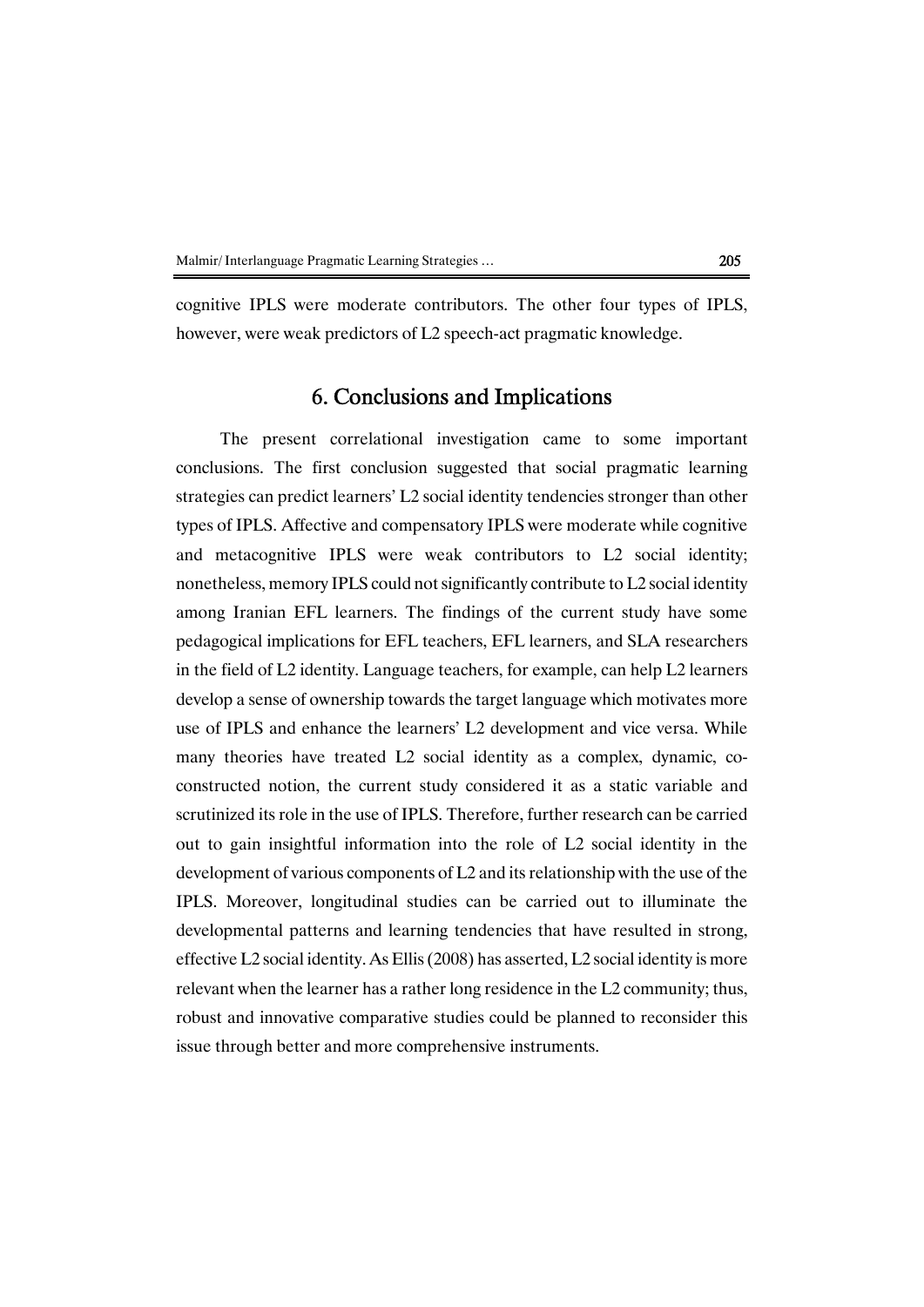# References

- Bardovi-Harlig, K. (2013). Developing L2 pragmatics. *Language Learning, 63* (Suppl. 1), 68–86.
- Barron, A. (2003). Acquisition in interlanguage pragmatics: Learning how to do things with words in a study-abroad context. John Benjamin's Publications.
- Block, D. (2003). The social turn in second language acquisition. Edinburgh University Press.
- Block, D. (2006). *Multilingual identities in a global city*. Palgrave Macmillan.
- Block, D.  $(2007)$ . The rise of identity in SLA research, post Firth and Wagner. The Modern Language Journal, 91(5), 863-876.
- Block, D. (2014). Social class and applied linguistics. Routledge.
- Brown, H. D., & Abeywickrama, P. (2010). Language assessment: Principles and classroom practices. Pearson Longman Education.
- Clark, U. (2013). Language and identity in Englishes. Routledge.
- Cohen, A. D. (2005). Strategies for learning and performing L2 speech acts. Intercultural Pragmatics, 2(3), 275-301.
- Cohen. A. D. (2007). Coming to terms with language learner strategies: Surveying the experts. In A. D. Cohen, & E. Macaro (Eds.), *Language learner strategies: 30* years of research and practice (pp. 29–45). Oxford University Press.
- Cohen, A. D. (2008a). The teaching of pragmatics in the EFL classroom. *ILI Language* Teaching Journal,  $3(2)$ , 1–28.
- Cohen, A. D. (2008b). Speaking strategies for independent learning: A focus on pragmatic performance. In S. Hurd, & T. Lewis (Eds.), Language learning strategies in independent settings (pp. 119–140). Multilingual Matters.
- Cohen, A.D. (2010). Strategies for learning and performing speech acts. In N. Ishihara, & A.D. Cohen (Eds.), Teaching and learning pragmatics: Where language and  $culture meet$ (pp. 227–243). Longman.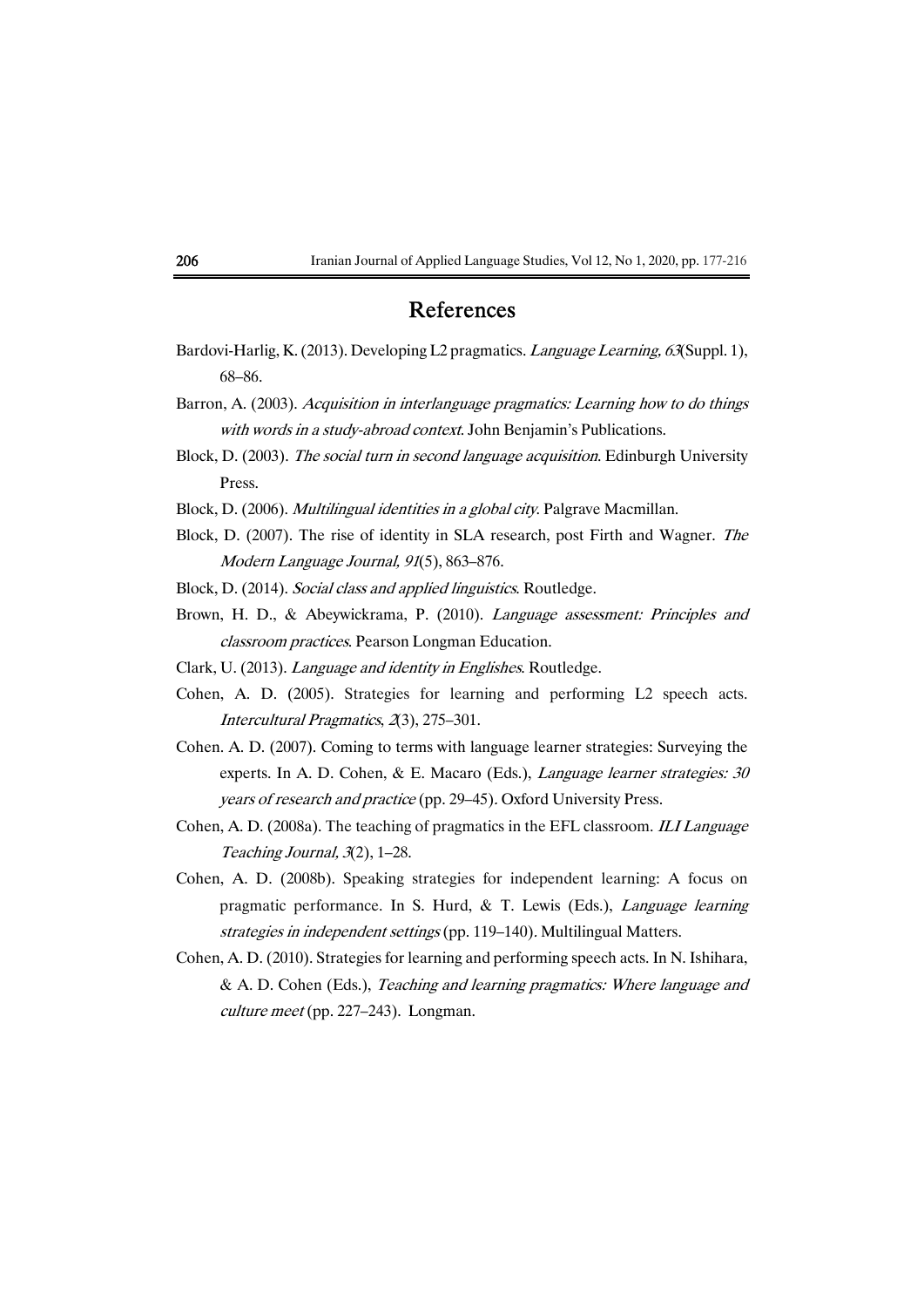- Cohen, A. D., & Ishihara, N. (2005). A web-based approach to strategic learning of speech acts. Retrieved March,  $14<sup>th</sup>$ , 2012 from www.carla.umn.edu/speechacts/Japanese
- Cohen, A. D., & Shively, R. L. (2007). Acquisition of requests and apologies in Spanish and French: Impact of study abroad and strategy-building intervention. The Modern Language Journal, 91(2), 189–212.
- Cohen, A. D., & Sykes, J. M. (2013). Strategy-based learning of pragmatics for intercultural education. In F. Dervin, & A. J. Liddicoat (Eds.), *Linguistics for*  $interval$  education (pp. 210–232). John Benjamins.
- Darvin, R., & Norton, B. (2015). Identity and a model of investment in applied linguistics. Annual Review of Applied Linguistics 35, 35–56.
- De Costa, P. I. (2016). The power of identity and ideology in language learning. Springer.
- Derakhshan, A. (2019). The relationship between Iranian EFL learners' proficiency level and their knowledge of idiosyncratic and formulaic implicatures. Language Related Research,  $10(5)$ , 1-27.
- Derakhshan, A., & Eslami, Z. (2015). The effect of consciousness-raising instruction on the comprehension of apology & request. TESL-EJ, 18(4). Available at http://www.tesl-ej.org/wordpress/issues/volume18/ej72/ej72a6/
- Derakhshan, A., & Eslami, Z. (2020). The effect of meta-pragmatic awareness, interactive translation, and discussion through video-enhanced input on EFL learners' comprehension of implicature. Applied Research on English Language, 9(1), 25-52.
- Derakhshan, A., Malmir, A., Greenier, V. (in press). Interlanguage pragmatic learning strategies (IPLS) as predictors of L2 speech act knowledge: A case of Iranian EFL learners. The Journal of Asia TEFL.
- Derakhshan, A., & Shakki, F. (2020). The effect of implicit vs. explicit metapragmatic instruction on the Iranian intermediate EFL learners' pragmatic comprehension of apology and refusal. Journal of Language Research, 12(35), 151–175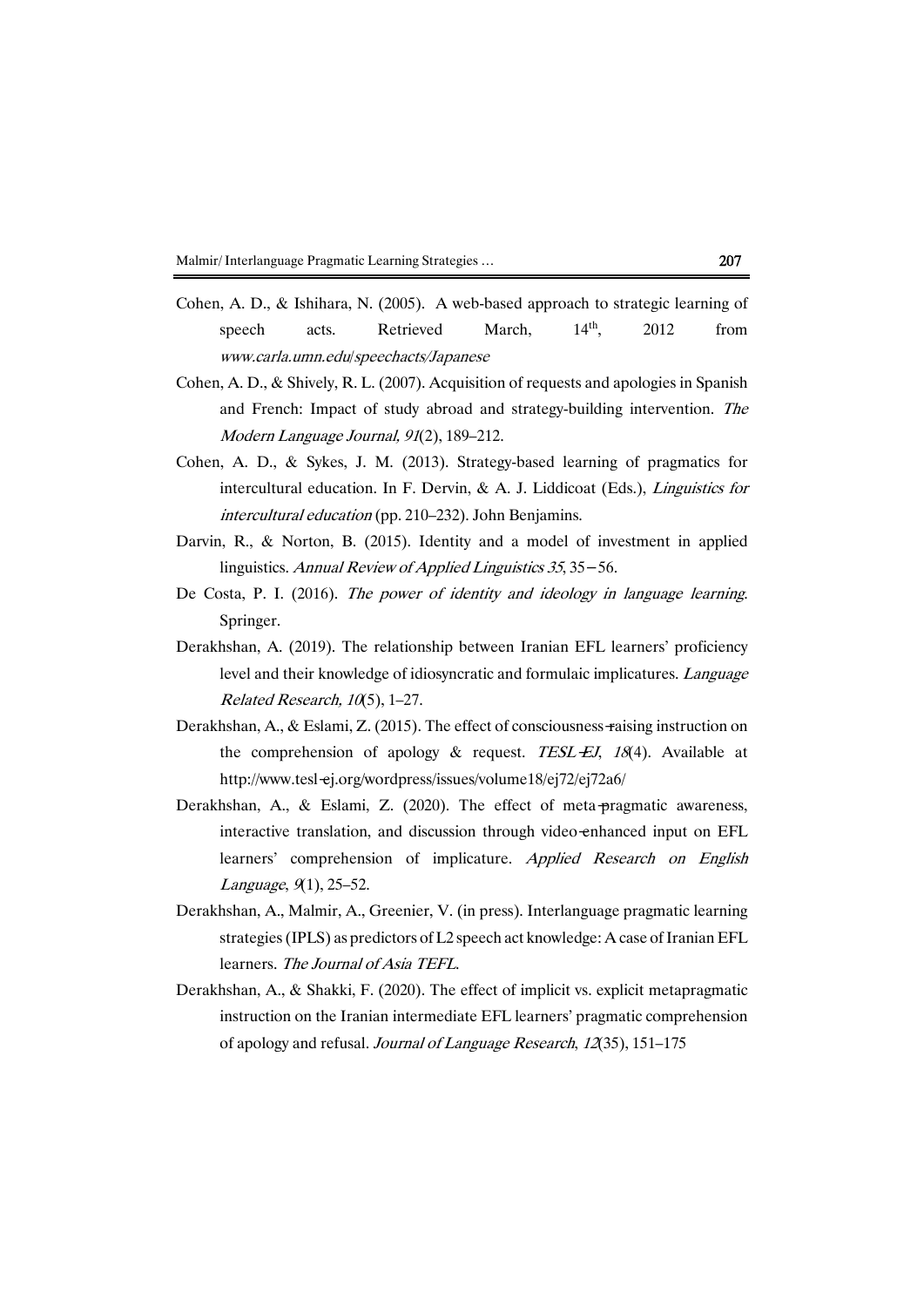- Duff, P. (2002). The discursive co-construction of knowledge, identity, and difference: An ethnography of communication in the high school mainstream. Applied Linguistics,23(3),289–322.
- Duff, P. (2012). Identity, agency, and second language acquisition. In S. M. Gass, & A. Mackey (Eds.), The Routledge handbook of second language acquisition (pp. 410) -426).Routledge.
- Ellis, R. (2008). The study of second language acquisition ( $2^{nd}$ ed.). Oxford University Press.
- Field, A. (2018). Discovering statistics using IBM SPSS: Statistics for statistics. (5<sup>th</sup> ed.). Sage Publications.
- Félix-Brasdefer, C., & Cohen, A. D. (2012). Learner strategies for performing intercultural pragmatics. Minne WITESOL Journal, 28, 13–24.
- Gumperz, J. (1990). The conversational analysis of interethnic communication. In R. C. Scarcella, E. S. Andersen, & S. D. Krashen (Eds.), Developing communicative competence in a second language: Series on issues in second language research (pp. 223–238). Heinle & Heinle Publishers.
- He, A. W. (2004). Identity construction in Chinese heritage language classes. Pragmatics, 14(2), 199-216.
- Hille, K., & Cho, Y. (2020). Placement testing: One test, two tests, three tests? How many tests are sufficient?. Language Testing, 37(3), 453–471.
- Iino, M. (1996). Excellent foreigner: Gaijinization of Japanese language and culture in contact situations: An ethnographic study of dinner table conversations between Japanese host families and American students [Unpublished doctoral dissertation]. University of Pennsylvania, Philadelphia.
- Ishihara, N. (2008). Web watch: Dancing with words: Strategies for learning pragmatics in Spanish. Pragmatic Matters [JALT Pragmatics Special Interest Group Newsletter]  $9(1)$ , 3 (English), 3 (Japanese, translated by Ishihara).
- Jacoby, S., & Och, E. (1995). Co-construction: An introduction. Research on Language and Social Interaction, 28(3), 171-183.

Jackson, J. (2008). Language, identity and study abroad. Equinox.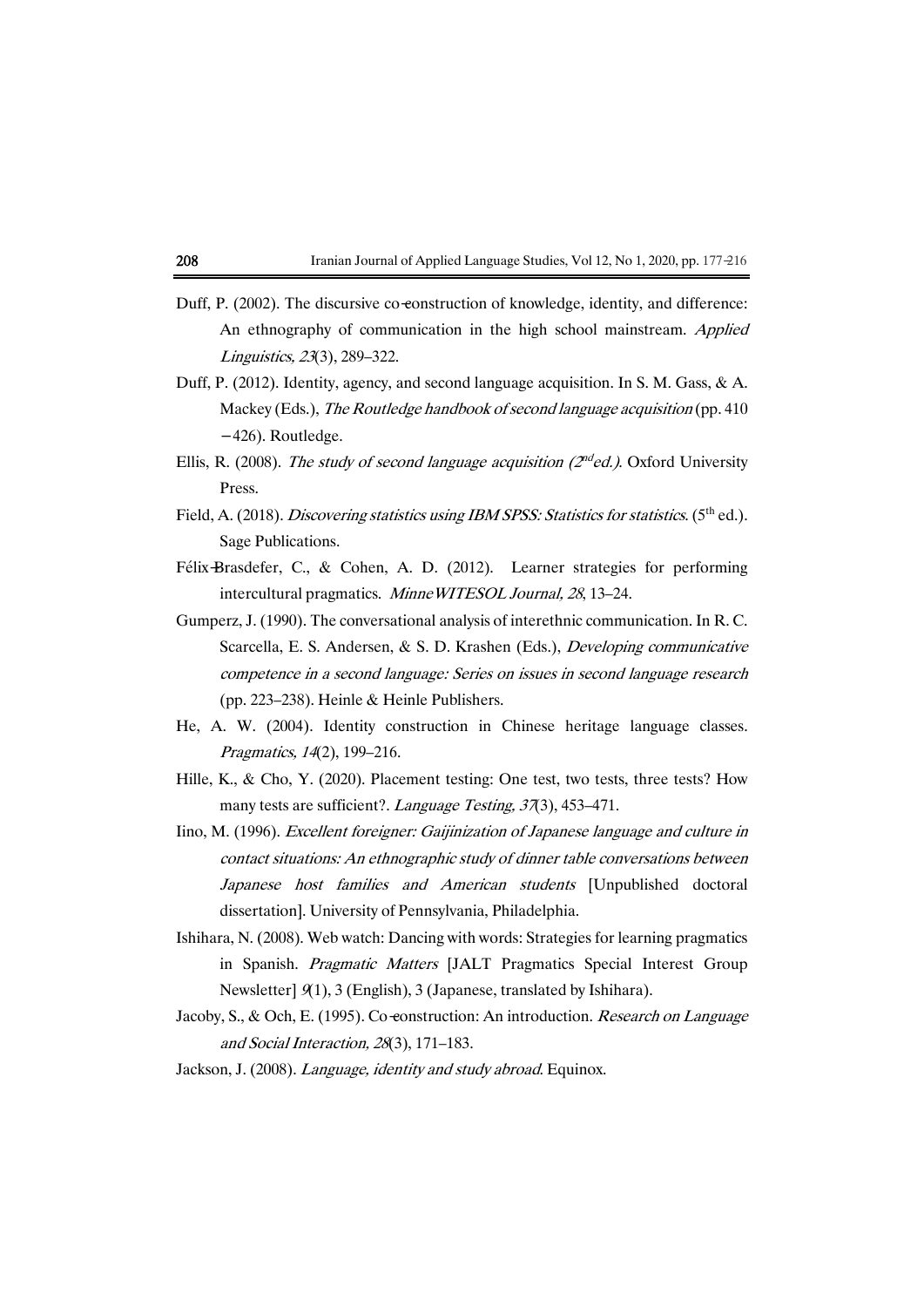Kasper, G., & Rose, K. (2002). Pragmatic development in a second language. Blackwell. Kayi-Aydar, H. (2019). Language teacher identity. Language Teaching, 52(3), 281–295.

- Li, S. (2013). Amount of practice in pragmatic development of request-making in  $L2$ Chinese. In N. Taguchi, & J.M. Sykes (Eds.), Technology in interlanguage pragmatics research and teaching (pp. 43–70). John Benjamins.
- LoCastro, V. (2001). Individual differences in second language acquisition: Attitudes, learner subjectivity, and L2 pragmatic norms. System, 29(1), 69–89.
- Malmir, A. (2015). An investigation of the interlanguage pragmatic learning strategies  $(IPLS)$  used by high vs. low pragmatic achievers: A case of Iranian EFL learners. [Unpublished doctoral dissertation]. Allameh Tabatab'i University.
- Malmir, A. (2020). The effect of interactionist vs. interventionist models of dynamic assessment on L2 learners' pragmatic comprehension accuracy and speed. Issues in Language Teaching,  $9(1)$ , 279–320.
- Malmir, A., & Derakhshan, A. (2020a). The socio-pragmatic, lexico-grammatical, and cognitive strategies in L2 pragmatic comprehension: The case of Iranian male vs. female EFL learners. Iranian Journal of Language Teaching Research,  $8(1)$ , 1– 23.
- Malmir, A., Derakhshan, A. (2020b). Identity processing styles as predictors of L2 pragmatic knowledge and performance: A case of common English speech acts. Journal of Language Horizons, <sup>4</sup>(2). https://doi.org/ 10.22051/lghor.2020.31583.1315
- Malmir, A., Taji, N. (in press). The interplay of action, context, and linguistic vs. nonlinguistic resources in l2 pragmatic performance: The case of requests and refusals. Language Related Research.
- Mohammad Hosseinpur, R., Bagheri Nevisi, R. (2017). Willingness to communicate, learner subjectivity, anxiety, and EFL learners' pragmatic competence. Applied Research on English Language, 6(3), 319–338.
- Mohammad Hosseinpur, R., & Bagheri Nevisi, R. (2018). L1-based instruction: Does it work for learning pragmatics in the EFL context?. The Journal of Asia TEFL, 15(1),233–241.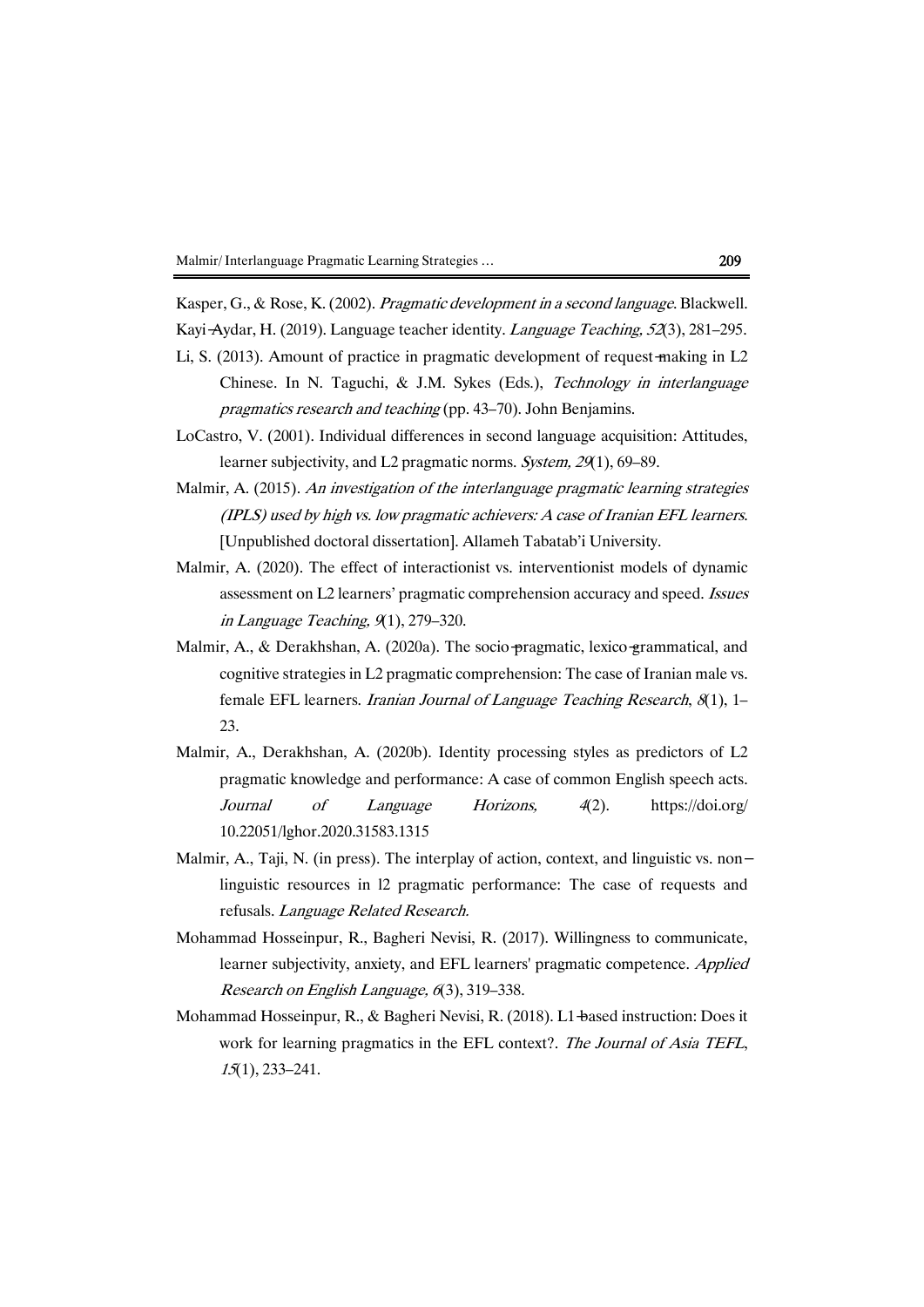- McCarthey, S. J., & Moje, E. B. (2002). Conversations: Identity matters. Reading Research Quarterly, 37(2), 228-238.
- McKay, S. L. (2005). Sociolinguistics and second language learning. In E. Hinkel (Ed.), Hnadbook of research in second teaching and learning (pp. 187–207), Lawrence Erlbaum.
- McKay,S.L.,& Wong,S.C.(1996).Multiple discourses, multiple identities: Investment and agency in second-language learning among Chinese adolescent immigrant student. Educational Review, 66(3), 577-608.
- McNamara, T. (1997). Theorizing social identity: What do we mean by social identity? Competing frameworks, competing discourses. TESOL Quarterly, <sup>31</sup>(3), 561– 567.
- Morita, N. (2004). Negotiating participation and identity in second language academic communities. TESOL Quarterly, 38(4), 573–603.
- Norton, B. (1997). Language, identity, and the ownership of English. TESOL Quarterly, <sup>31</sup>(3),409–429.
- Norton, B. (2000). Identity and language learning: Gender, ethnicity, and educational change. Longman.
- Norton, B. (2010). Language and identity. In N. Hornberger, & S. McKay (Eds). Sociolinguistics and language education (pp. 349–69). Multilingual Matters.
- Norton, B. (2013). Identity and language learning: Extending the conversation (2<sup>nd</sup> ed.). Multilingual Matters.
- Norton, B., & De Costa, P. (2018). Research tasks on identity in language learning and teaching. Language Teaching,  $51(1)$ , 90-112.
- Norton, B., & Early, M. (2011). Researcher identity, narrative inquiry, and language teaching research. TESOL Quarterly, 45(3), 415-439.
- Norton, B., & Toohey, K. (2011). Identity, language learning, and social change. Language Teaching,  $44(4)$ ,  $412-446$ .
- Ochs, E. (1993). Constructing social identity: A language socialization perspective. Research on Language in Social Interaction, 26(3), 287–306.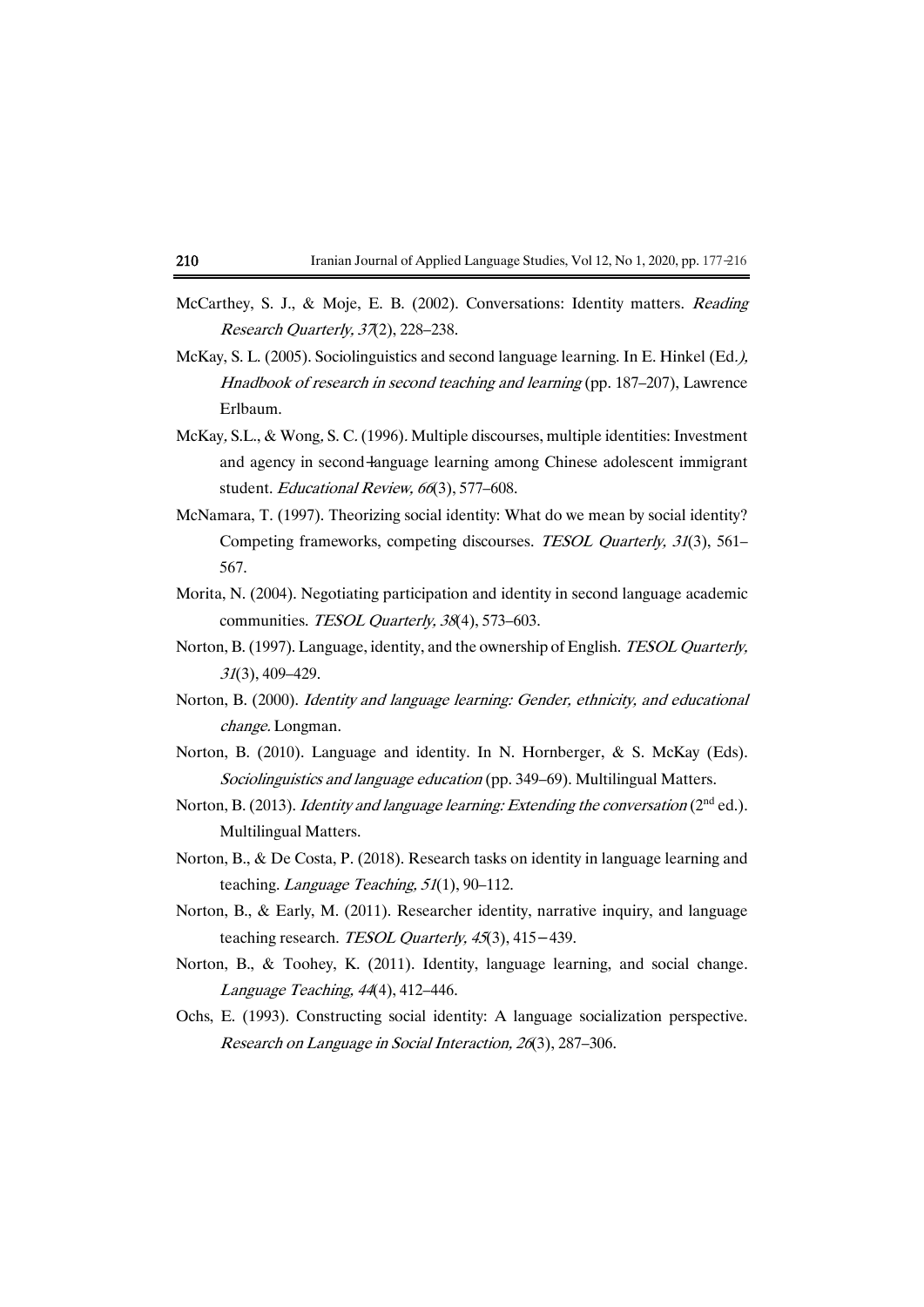- Oxford, R. (1990). Language learning strategies: What every teacher should know. Newbury House.
- Pavlenko, A. (2002). *Poststructuralist approaches* to the study of social factors in second language learning and use. In V. Cook (Ed.), *Portraits of the L2 user* (pp. 277– 302). Multilingual Matters.
- Pavlenko, A., & Blackledge, A. (Eds.). (2004). Negotiation of identities in multilingual contexts. Multilingual Matters.
- Pennycook, A. (1990). Towards a critical applied linguistics for the 1990s. Issue in Applied Linguistics,  $1(1)$ , 8–28.
- Peirce, B. N. (1995). Social identity, investment, and language learning. TESOL Quarterly, 29(1), 9–31.
- Piller, I. (2002). Passing for a native speaker: Identity and success in second language learning. *Journal of Sociolinguistics*,  $6(2)$ , 179–206.
- Piller, I., & Takahashi, K. (2006). A passion for English: Desire and the language market. In A. Pavlenko (Ed.), *Bilingual minds. Emotional experience*, expression, and representation (pp. 59–83). Multilingual Matters.
- Rastegar, M., Homayoon, H. (2013). EFL learners' preferences for error correction and its relationship with demotivation and language proficiency in the Iranian context. Issues in Language Teaching,  $1(2)$ , 323–341.
- Ricento, T. (2005). Considerations of identity in L2 learning. In E. Hinkel (Ed.), Handbook of research in second language teaching and learning (pp. 211–240). Lawrence Erlbaum.
- Sarani, A., & Malmir, A. (2020). Multiple intelligences as predictors of foreign language pragmatic knowledge: The case of five frequent English speech acts. Teaching English Language, 14(1), 183-211.
- Siegal, M. (1994). Looking east: Learning Japanese as a second language in Japan and the interaction of race, gender, and social context [Unpublished doctoral dissertation]. University of California.

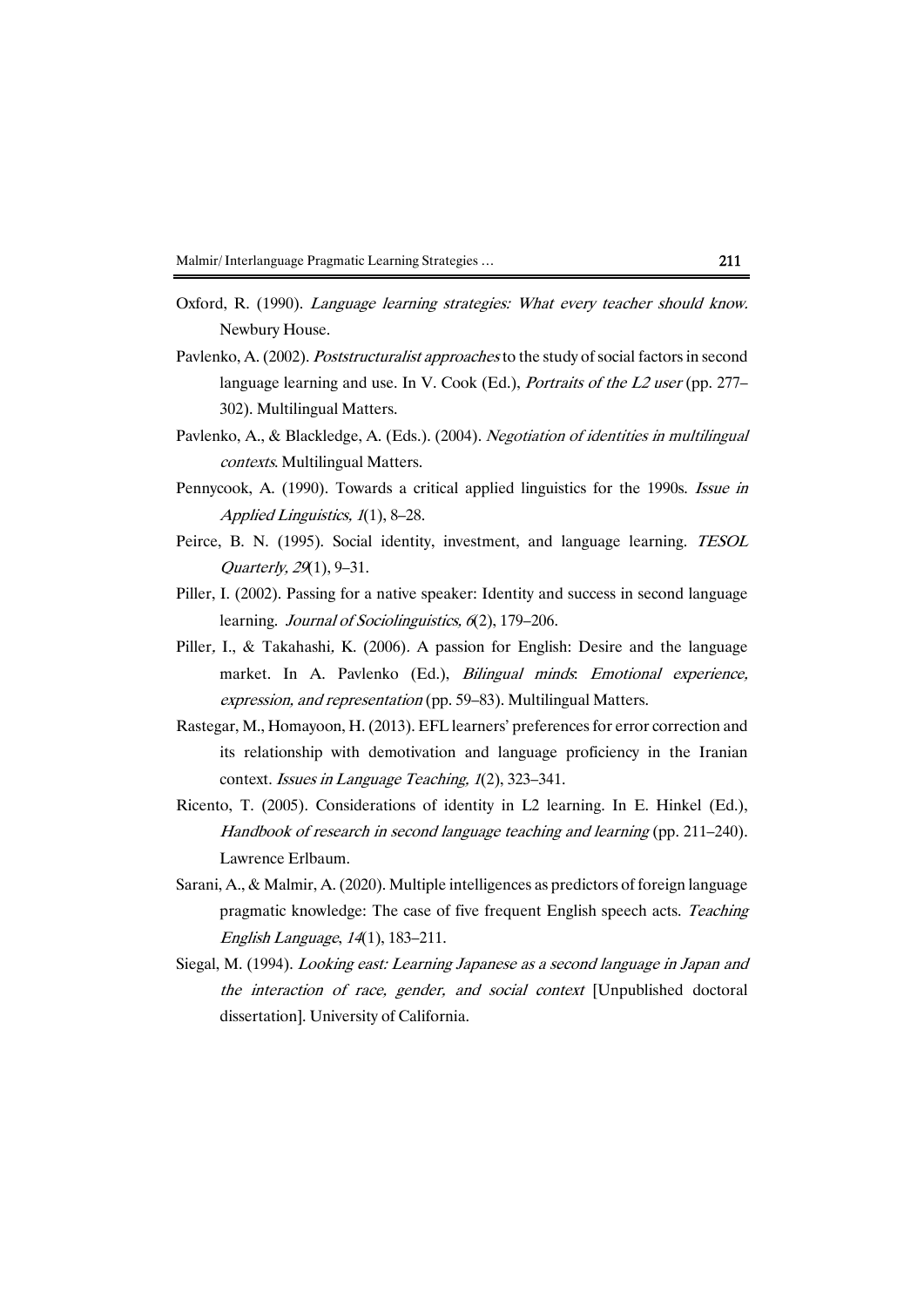- Siegal, M. (1995). Individual differences and study abroad: Women learning Japanese in Japan. In B. F. Freed (Ed.), Second language acquisition in a study abroad  $context$ (pp. 225–244). John Benjamins.
- Siegal,M. (1996). The role of learner subjectivity in second language sociolinguistic competency: Western women learning Japanese. Applied Linguistics, 17(3), 356– 382.
- Sykes, J. M., & Cohen, A. D. (2009). Learner perception and strategies for pragmatic acquisition: A glimpse into online learning materials. In C.R. Dreyer (Ed.), Language and linguistics: Emerging trends (pp. 99-135). Nova Science Publishers.
- Taguchi, N. (Ed.). (2019). The Routledge handbook of second language acquisition and pragmatics. Routledge.
- Tajeddin, Z., & Malmir, A. (2014). Knowledge of L2 speech acts: Impact of gender and language learning experience. Journal of Modern Research in English Language Studies, 1(2), 1-21.
- Tajeddin, Z., & Malmir, A. (2015). The construct of interlanguage pragmatic learning strategies: Investigating preferences of high vs. low pragmatic performers. The Journal of Teaching Language Skills (JTLS), 6(4), 153-180.
- Tajeddin, A., & Zand-Moghadam, A. Z. (2012). Interlanguage pragmatic motivation: Its construct and impact on speech act production. RELCJournal, 43(4), 353–72.
- Taylor, L. (2013). Communicating the theory, practice and principles of language testing to test stakeholders: Some reflections. Language Testing,  $30(3)$ ,  $403-412$ .
- Tremmel, B., & De Costa, P. (2011). Exploring identity in SLA: A dialogue about methodologies. Language Teaching, 44(4), 540–542.
- Van Leeuwen, T. (2009). Discourses of identity. Language Teaching, 42(2), 212–221.
- Wodak, R. (2012). Language, power and identity. Language Teaching, 45(2), 215-233.
- Wardhaugh, R. (2002). An introduction to sociolinguistics ( $4<sup>th</sup>$  ed). Blackwell Publishers.
- Youn, S. J., & Bi, N. Z. (2019). Investigating test-takers' strategy use in task-based L2 pragmatic speaking assessment. Intercultural Pragmatics, 16(2), 185–218.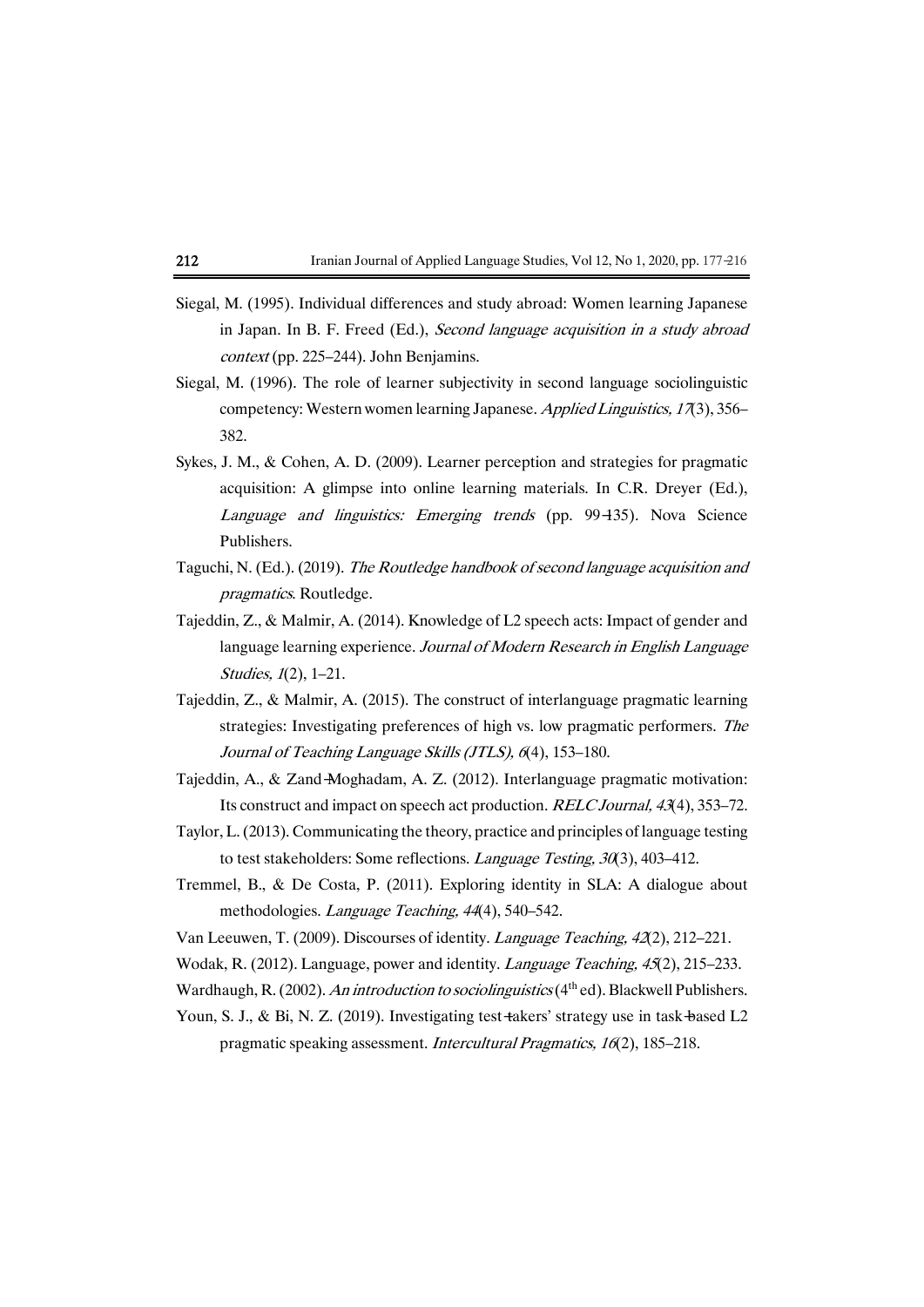Malmir/Interlanguage Pragmatic Learning Strategies ... 213

# AppendixA

## Interlanguage Pragmatic Learning Strategies (IPLS) Inventory

# Part I-Memory IPLS

- 1. I highlight or underline instances of different speech acts and their special words and grammar in conversation books.
- 2. I take notes about the form, meaning, or the use of different speech acts.
- 3. I think of relationships between already acquired knowledge about English speech acts and new pragmatic information about them.
- 4. I remember English speech acts by making a mental picture of a situation/conversation in which they are used.
- 5. I review the identified speech acts and the sentences, conversations, and extra information previously written for different situations.
- 6. I use different forms of a special speech act andwrite themin two to fourline short conversations to remember them more easily.
- 7. Iuse special flashcards for remembering speech acts and their different linguistic forms.
- 8. I memorize English speech act patterns by their vocal repetition.

### Part II-Cognitive IPLS

- 1. I notice how native or non-native English speakers use different speech acts.
- 2. I notice how the age and gender of speakers affect their speech act performance and I try to learn these age and gender-related aspects.
- 3. I notice the fixed conversational patterns, routines, and collocations that are regularly used by native English speakers to express different speech acts.
- 4. I notice native speakers' nonverbal behaviour (e.g. facial expressions, body posture, and gestures) in the use of speech acts in English conversations through movies and TV programs or pictures in the textbooks.
- 5. I pay attention to how power relations, job positions, and social ranks of speakers affect the use of English speech acts.
- 6. I pay attention to the formality of words (slang, colloquial, informal, formal words) and grammatical structures in the use of English speech act based on the sociocultural and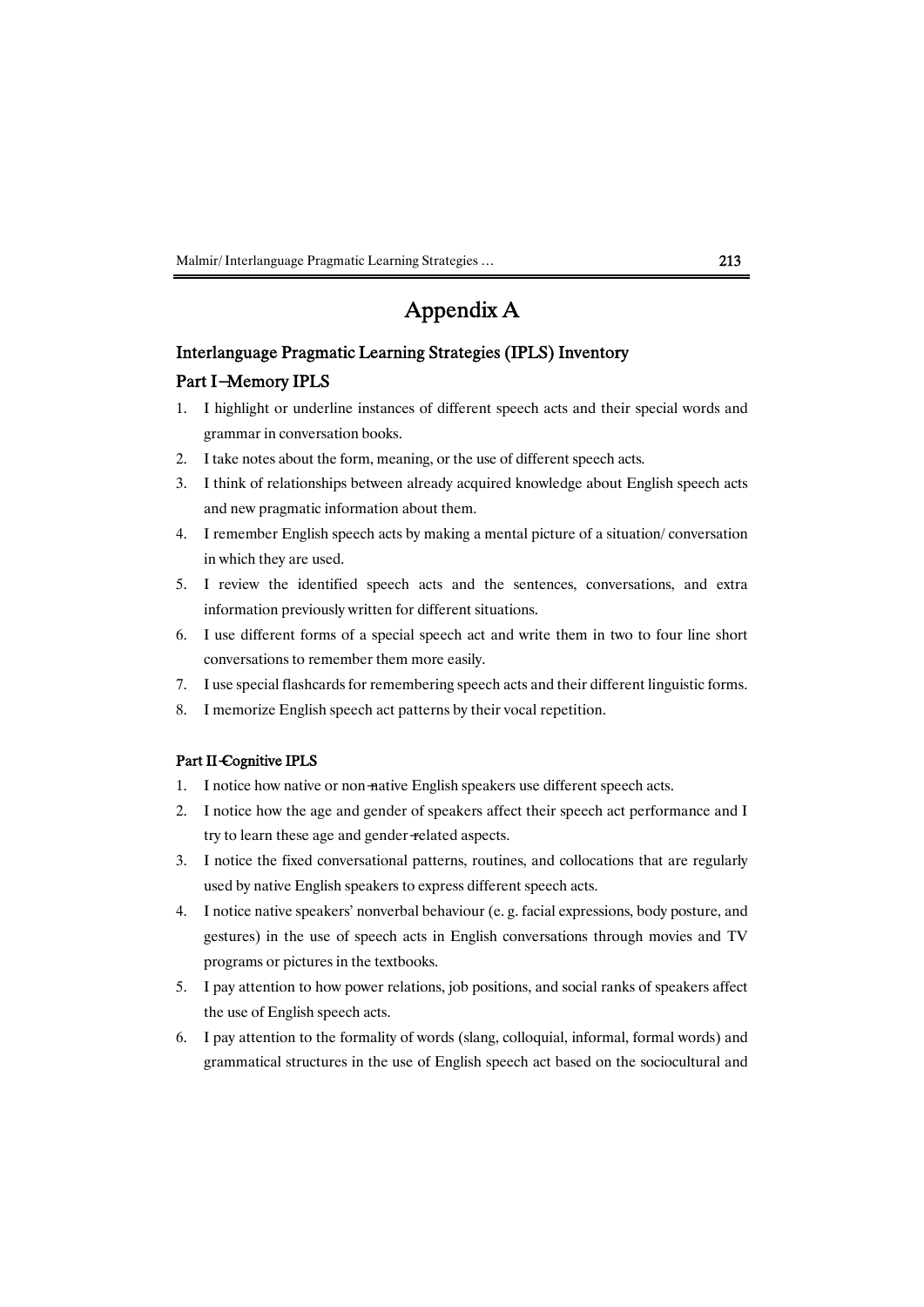contextual factors.

- 7. I notice the tone of native speakers' voices when they are using speech acts.
- 8. I notice and learn the linguistic and social politeness devices used by native speakers of English in the use of different speech acts.
- 9. I try to understand speakers' intentions and implied meanings through the words and grammatical structures used for expressing different speech acts and the contextual factors in the situation while listening to or studying English conversations.
- 10. I learn English speech acts by myself through implicit and peripheral learning using textbooks and instructional materials.
- 11. I notice and then try to learn important speech acts that are needed for different situations.
- 12. I practice the use of different speech acts alone or with my classmates through coconstructed conversations or role-plays.
- 13. I try to use different needed speech acts in conversations with those who know English.
- 14. I notice and acquire the turn-taking patterns for different speech acts in English interactions.
- 15. I visit the websites with instructional materials on English speech acts.
- 16. I ask native speakers and competent friends or classmates to give information about speech acts.
- 17. Inotice and write out the sociocultural similarities and differences between Persian and English speech acts.
- 18. I practice the conversational gambits for the related speech acts with other learners.
- 19. I learn English speech acts through direct instruction from the teachers.

### Part III-Metacognitive IPLS

- 1. I notice mistakes in the proper use of English speech acts.
- 2. I look for opportunities to learn, practice, and use English speech acts as much as possible.
- 3. I notice the knowledge gaps regarding pragmatic features and speech acts.
- 4. I find out how to be a better learner in the acquisition and use of English speech acts and pragmatic aspects.
- 5. I organize the learning of English speech acts.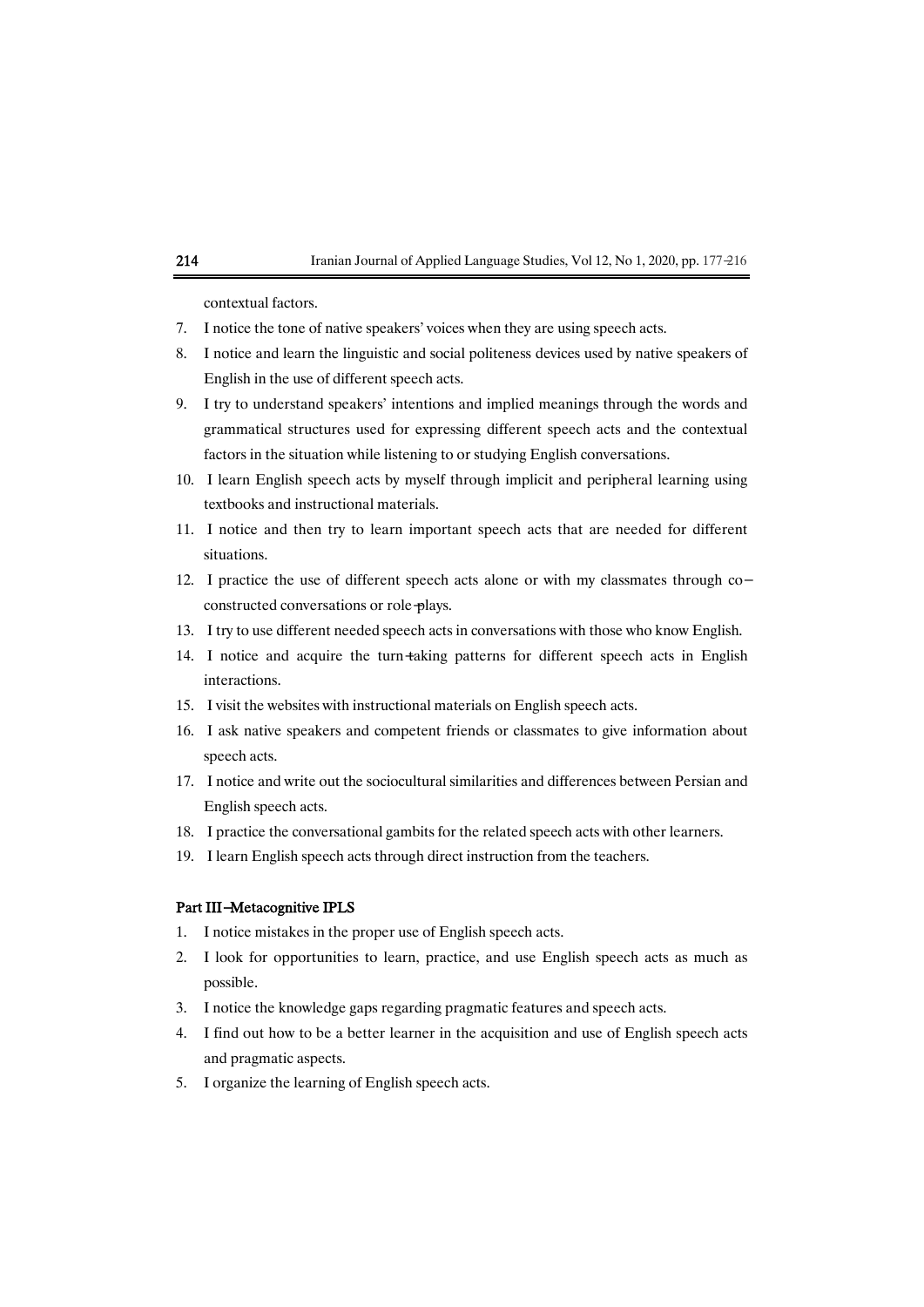- 6. I assess and evaluate my progress in learning different speech acts and their related pragmatic knowledge.
- 7. I try to predict kinds of speech acts or their functions that are needed and I review pragmatic knowledge in those regards before participation in English conversations.
- 8. I audio/videotape myEnglish conversations to observemy strengths and weaknesses regarding the used speech acts.

#### Part IV-Social IPLS

- 1. I follow the politeness aspects of speech acts while using themin conversationswith native or non-native speakers of English.
- 2. I pay attention to the gender and social class of interlocutors and try to use the most appropriate forms of the involved speech acts.
- 3. I use English speech acts appropriately by involvement in situations such as face to face conversations, telephone conversations, chat rooms, social networks such as Facebook, Twitter, and so on.
- 4. I take part in free discussion sessions with more competent learners and try to use knowledge of speech acts.
- 5. I learn the sociocultural aspect of English speech acts.
- 6. I practice the use of speech acts with other learners.
- 7. I ask pragmatically competent speakers of English for feedback on the appropriateness of used speech acts in my L2 interactions.
- 8. I respect the different cultural perceptions of accepted behaviour in the use of speech acts in English conversations.

### Part V-Compensation IPLS

- 1. I ask for help or find another way to use speech acts properly or to express my intended meaning if I fail to do so in conversations with native or non-native speakers of English.
- 2. I explain in simple language when I don't know to express my intentions through the speech acts.
- 3. I translate from Persian in the case I don't know how to use and a needed English speech act.
- 4. I refer to instructional and conversational books, dictionaries, language softwares,